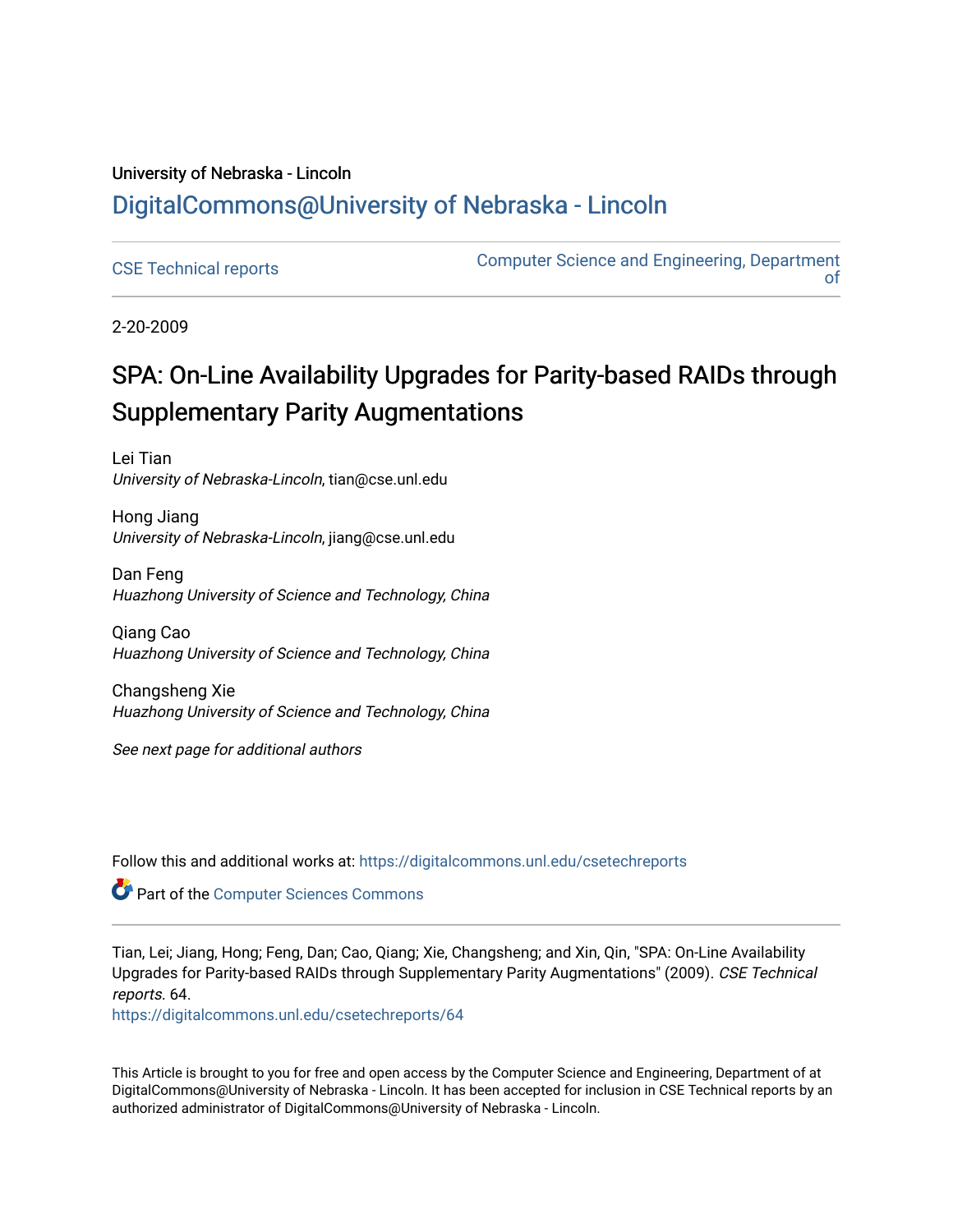# Authors

Lei Tian, Hong Jiang, Dan Feng, Qiang Cao, Changsheng Xie, and Qin Xin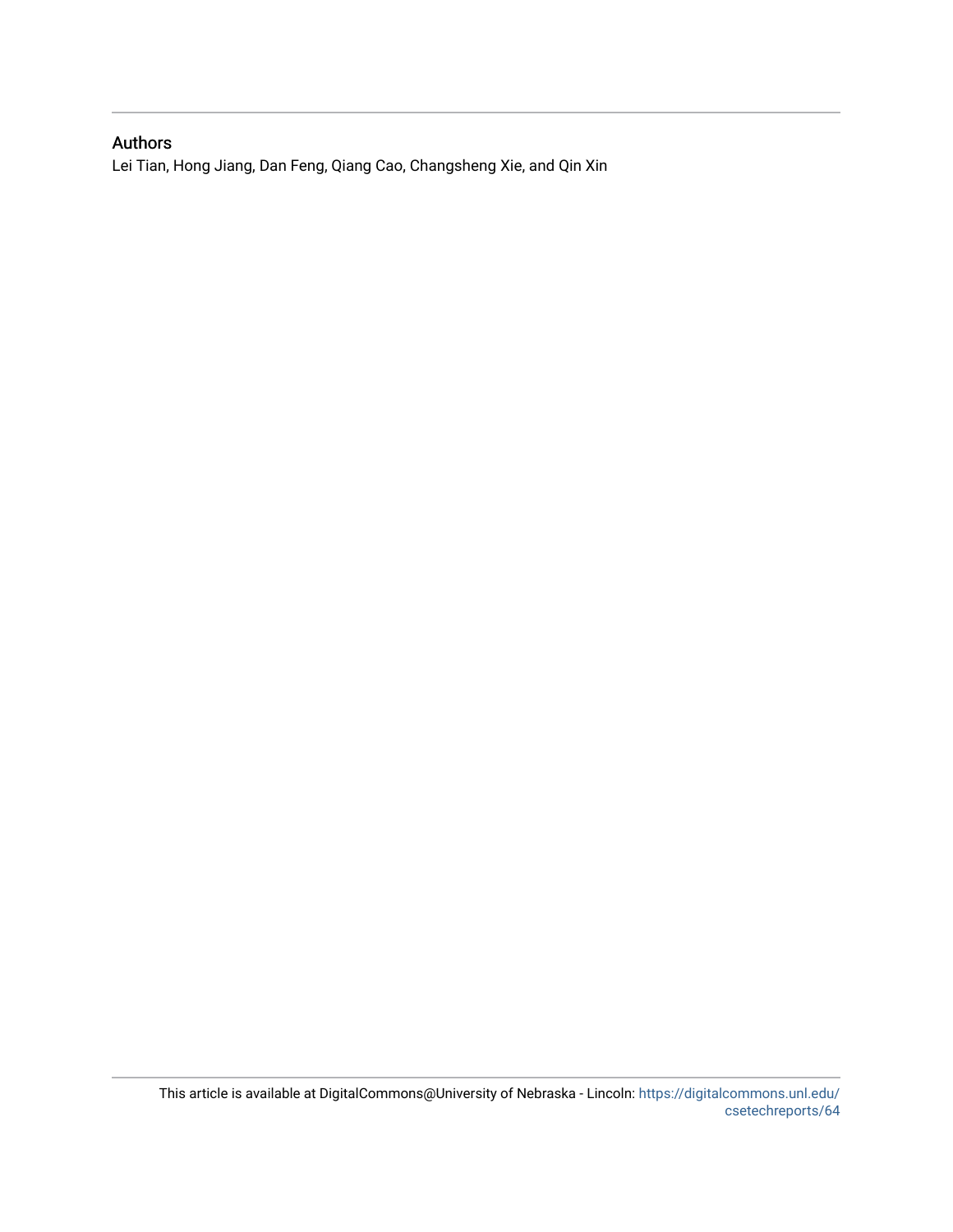# SPA: On-Line Availability Upgrades for Parity-based RAIDs through Supplementary Parity Augmentations

Lei Tian<sup>1,2</sup>, Hong Jiang<sup>1</sup>, Dan Feng<sup>2</sup>, Qiang Cao<sup>2</sup>, Changsheng Xie<sup>2</sup>, Qin Xin<sup>3</sup> *University of Nebraska-Lincoln, USA Huazhong University of Science and Technology, China Data Domain* 

#### **Abstract**

In this paper, we propose a simple but powerful on-line availability upgrade mechanism, *S*upplementary *P*arity *A*ugmentations (*SPA*), to address the availability issue for parity-based RAID systems. The basic idea of SPA is to store and update the supplementary parity units on one or a few newly augmented spare disks for on-line RAID systems in the operational mode, thus achieving the goals of improving the reconstruction performance while tolerating multiple disk failures and latent sector errors simultaneously. By applying the exclusive OR operations appropriately among supplementary parity, full parity and data units, SPA can reconstruct the data on the failed disks with a fraction of the original overhead that is proportional to the supplementary parity coverage, thus significantly reducing the overhead of data regeneration and decreasing recovery time in parity-based RAID systems. In particular, SPA has two supplementary-parity coverage orientations, SPA Vertical and SPA Diagonal, which cater to user's different availability needs. The former, which calculates the supplementary parity of a fixed subset of the disks, can tolerate more disk failures and sector errors; whereas, the latter shifts the coverage of supplementary parity by one disk for each stripe to balance the workload and thus maximize the performance of reconstruction during recovery. The SPA with a single supplementary-parity disk can be viewed as a variant of but significantly different from the RAID5+0 architecture in that the former can easily and dynamically upgrade a RAID5 system to a RAID5+0 like system without any change to the data layout of the RAID5 system. Our extensive trace-driven simulation study shows that both SPA orientations can significantly improve the reconstruction performance of the RAID5 system while SPA Diagonal significantly improves the reconstruction performance of RAID5+0, at an acceptable performance overhead imposed in the operational mode. Moreover, our reliability analytical modeling and Sequential Monte-Carlo simulation demonstrate that both SPA orientations consistently more than double the MTTDL of the RAID5 system and improve the reliability of the RAID5+0 system noticeably.

### **1. Introduction**

In this paper, we try to answer a simple yet intriguing question: By augmenting new spare disks to a RAID[1] system, can we perform an on-line and flexible system upgrade to improve the RAID system availability in a way analogous to conventional on-line RAID storage system capacity upgrades that expand capacity and improve I/O parallelism and reliability?

In today's data centers, due to the increasing needs for system maintenance, such as replacing defected components, enhancing system performance, and expanding data capacity, data servers and storage subsystems are routinely experiencing system upgrades [2]. A recent study shows that 90% of large data centers are expected to upgrade their computing and storage infrastructure in the next two years. This trend has shortened upgrade cycles to be less than two years, as a result of ever more stringent demands on performance, reliability, power efficiency, and ease of management [3]. Correspondingly, most RAID manufacturers have provided on-line upgrade mechanisms in their RAID products. For example, On-line Capacity Expansion (OCE) [4], which expands the storage capacity on-line, and Online RAID Level Migration (ORLM) [4], which changes the RAID level on-line by augmenting new disks, respectively offer larger storage capacity, and higher I/O parallelism and reliability.

However, the question of how to upgrade the RAID's availability in production data centers by augmenting new spare disks on-line, while interesting and arguably important, remains unanswered yet. The latest findings and observations from real world by researchers [5, 6] have reported that disk failures and error rates are actually much higher than previously and commonly estimated, which suggest an urgent need to significantly improve the availability of RAID systems. Recently, Jiang et al. [7] analyzed the storage logs covering 44 months and including 1.8 million disks from about 39,000 storage systems, and concluded that while the annual disk failure rate is about 0.9%, it still contri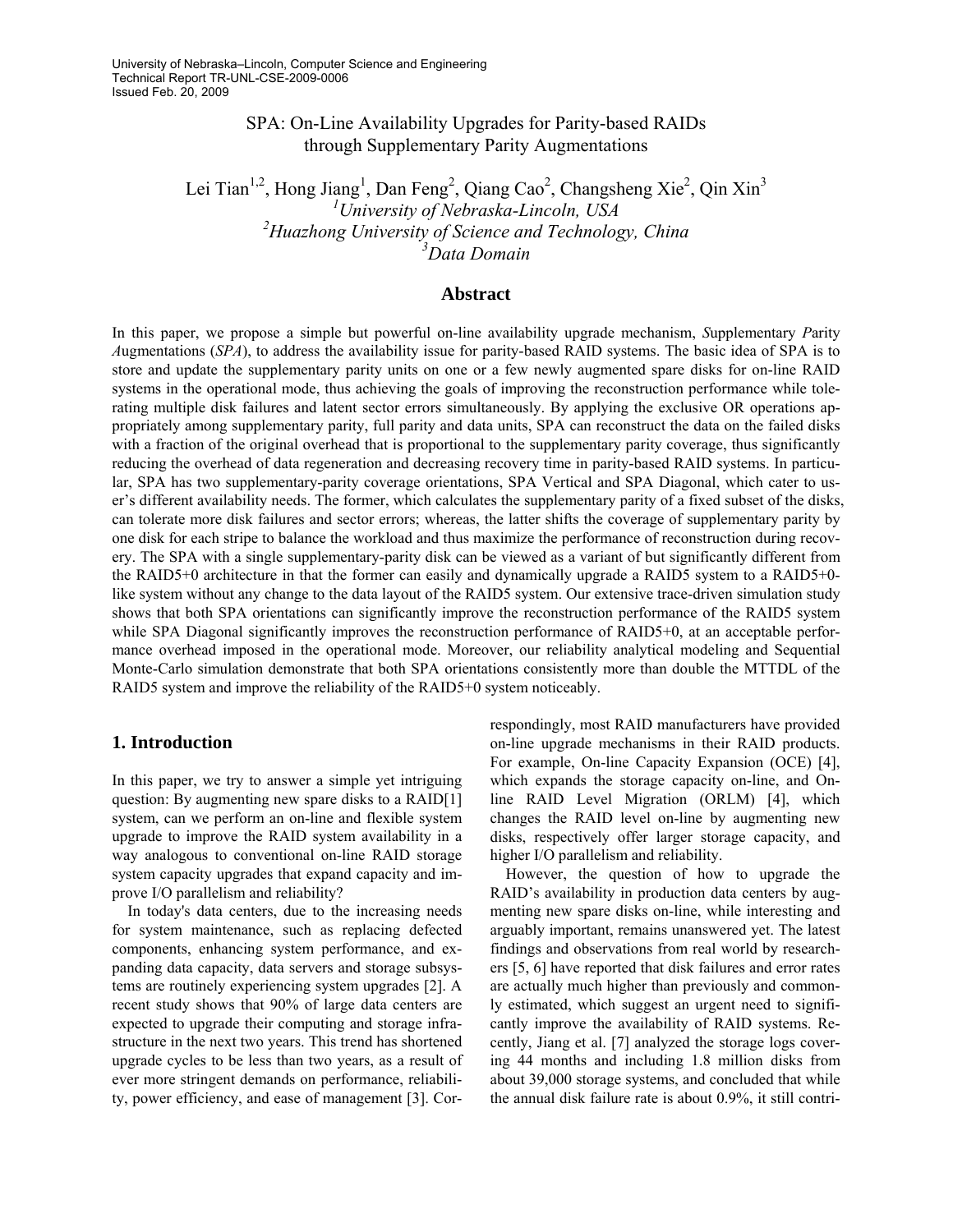butes to 20-55% of storage subsystem failures. Besides complete disk failures, Bairavasundaram et al. [8] analyzed the trend of latent sector errors in the same data set over 32 months across 1.53 million drives, and found that 3.45% of these disks developed latent sector errors.

More importantly, frequent occurrences of disk failures or latent sector errors present a serious challenge to meeting the requirements in certain Service Level Agreements (SLA) between storage service providers and their clients (end users) [9]. SLA commits service providers to a required level of service, which often specifies the percentage of time when services must be available, latency per transaction, and so on. Clients pay service fees to obtain their expected services according to the performance/cost ratio and their budgets. If service providers violate the guaranteed performance of SLAs with unexpected down time or higher latency, they usually have to be penalized economically, typically by a reduction in fees plus some additional compensation and a corrective action plan.

Although RAID systems in production environments tend to utilize extra disk drives to accommodate peak workloads and deliver guaranteed performance to users in the operational mode, hardware or software faults can force these RAID systems to switch from the operational mode to the degraded mode and then to the recovery mode, in which the delivered performance can be significantly reduced due to the I/O-intensive recovery process. Worse still, the clients will tend to consider those unexpectedly long response times as transient downtime events from users' perspectives even if the services are still available. In general, from the viewpoint of SLA, a transition from the Service Accomplishment state, in which the service is delivered as specified in SLA, to the Service Interruption state, in which the delivered service is different from SLA, is indeed considered a failure [9].

In this paper, we propose a simple but powerful approach, *S*upplementary *P*arity *A*ugmentation (*SPA*), to upgrade the availability of standard parity-based RAID systems in production data centers on-line and flexibly. The basic idea behind SPA is to store and update the supplementary parity units on the newly augmented spare disk(s) in the operational mode to achieve the goals of tolerating multiple disk failures and latent sector errors and improving the recovery performance upon a disk failure with an acceptable performance and space cost in the operational mode. In particular, SPA has two partial-parity coverage orientations, SPA Vertical and SPA Diagonal that cater to user's different availability needs. The former, which calculates the supplementary parity of a fixed subset of the disks, can tolerate more disk failures and sector errors; whereas,

the latter shifts the coverage of supplementary parity by one disk for each stripe to balance the workload and thus maximize the performance of reconstruction during recovery. Similar to the storage upgrade mechanisms of RAIDs, such as OCE [4] and ORLM [4], SPA can be very flexibly enabled or disabled on demand. More importantly, SPA can be enabled or disabled without requiring any data re-organization on the original data layout of RAID systems. Thus, existing variants of the schemes rooted in XOR-based parity calculations, such as RAID5, RAID6, RAID5+0 and Parity Declustering [10], can also easily benefit from SPA.

It must be noted that a SPA with a single supplementary-parity disk can be considered as a variant of RAID5+0. However, SPA is significantly different from and advantageous over RAID5+0 in the following fundamental ways. Compared with RAID5+0, SPA is much easier to add to a RAID5 system on-line without any change to the original data layout and it can be executed in an asynchronous mode. Furthermore, SPA Diagonal achieves better reconstruction performance than RAID5+0 while SPA Vertical improves the system reliability of RAID5+0. On the other hand, the proposed SPA, with a more efficient reconstruction mechanism, is designed to strike a sensible tradeoff between recovery performance and reliability that lies somewhere between RAID5 and RAID6. In other words, SPA significantly improves the performance of both RAID5 and RAID6 during single-failure recovery and the fault-tolerance of RAID5, but at the expense of offering lower reliability than RAID6. The rationale behind this tradeoff is that single-disk failures are the most common case (substantially more so than doublefailures) for high-availability storage systems while the performance during recovery is of critical importance in meeting SLA requirements in data centers. Furthermore, commonly used approaches such as data scrubbing [11] and intra-disk redundancy [12, 13] can be easily incorporated to SPA to detect and recover from latent sector errors in the operational or recovery mode, thus mitigating the necessity of recovering from double-failures for which the RAID6 codes are designed to address.

Our extensive trace-driven simulation results demonstrate that SPA can significantly improve the recovery performance upon disk failures. The SPA Diagonal approach is shown to reduce the average user response time during recovery of RAID5, RAID5+0, RAID6, and SPA Vertical by a factor of up to 19.0×, 12.5×,  $20.1\times$ , and  $14.6\times$  respectively, while decrease their respective reconstruction time by a factor of up to 1.6×, 1.4×, 1.6×, and 1.5×. Furthermore, reliability analytical modeling and Sequential Monte-Carlo simulation demonstrate that both SPA orientations consistently more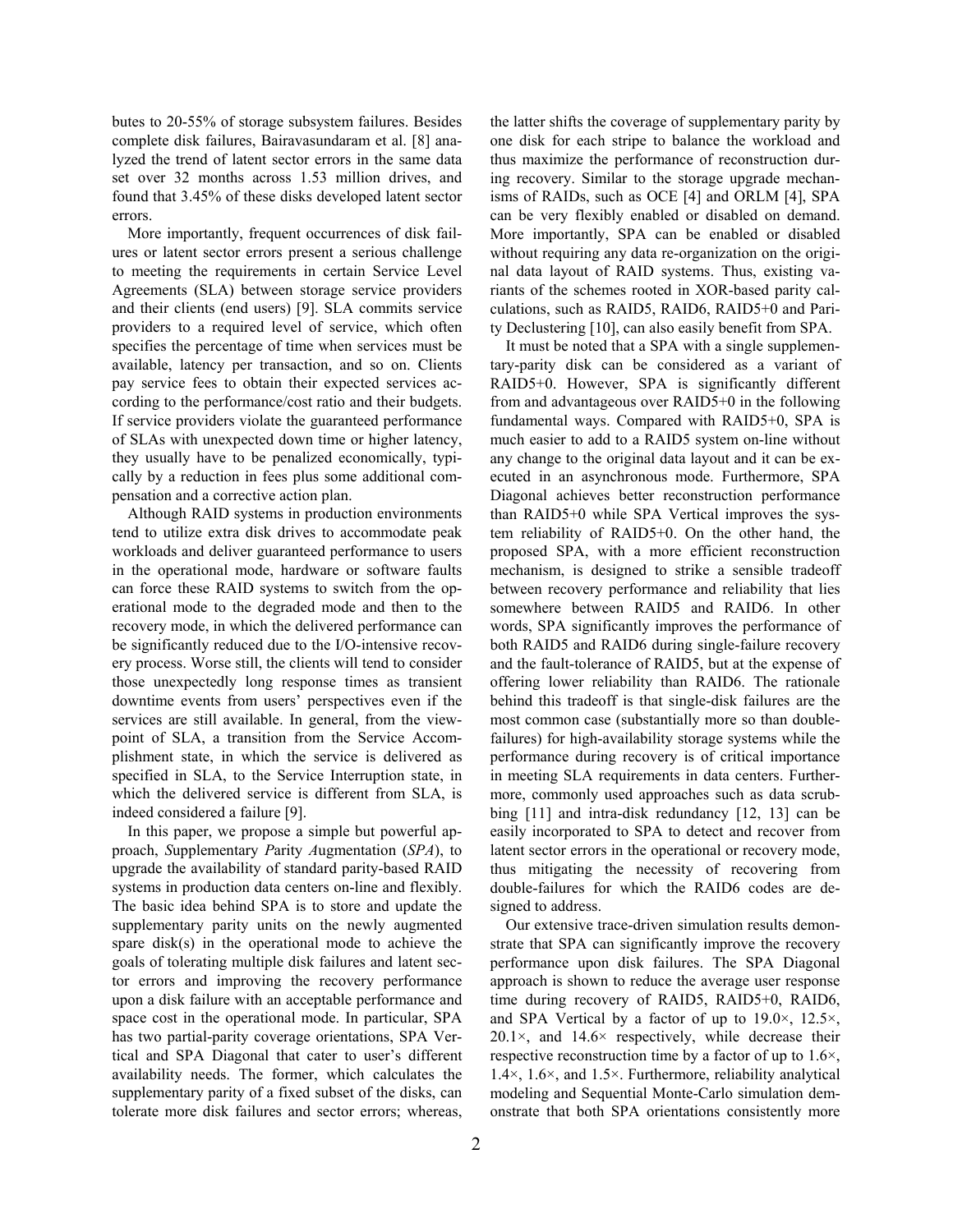than double the MTTDL of the RAID5 system and improve the reliability of the RAID5+0 system noticeably.

The rest of this paper is organized as follows. Motivations and background are presented in Section 2. In Section 3, we describe the SPA approach and its implementation in details. Performance results through extensive trace-driven simulations and reliability evaluations through analytical and simulation modeling are discussed and presented in Section 4. We conclude the paper in Section 5. **2.1. Background and Related Work**

With rapid advances in the hard disk technology, hard drives have seen their capacity increasing while cost decreases drastically [14]. As a result, dedicating a number of spare disks for the sake of availability is no longer a significant cost or resource concern for a large-scale data center. RAID systems in data centers usually have multiple dedicated disks as global or local hot spare disks for their multiple RAID sets. It is thus sensible to trade the capacity and bandwidth of these spare disks for higher system performance, reliability and availability.

Similarly, workloads of user applications have broadly exhibited a fluctuating property [15, 16], meaning that during the working hours, user workloads tend to be heavy while becoming relatively light during the off hours. Even during the busy times, bursty access patterns have been consistently observed; giving rise to many idle periods between I/O bursts [17]. Leveraging the idle or lightly loaded periods has been a common practice to enhance performance, reliability and availability of storage systems [18, 19].

Furthermore, the Exclusive Or (XOR) calculation is widely used in parity-encoded RAID systems since any data unit can be regenerated by XORing all the remaining data units and a parity unit that covers all these units, referred to as the  $P$  parity. On the other hand, we observe that, given a sub-parity, referred to as the parity, that covers one half or a portion of the data *S* units, any data unit inside  $S$  's coverage can be regenerated by recomputing all the remaining data units inside  $S$ 's coverage and the  $S$  parity unit. At the same time, any data unit outside *S* 's coverage can be regenerated by recomputing all the remaining data units outside  $\overline{S}$  's coverage and both the *P* and *S* parity units. It indicates that if a supplementary parity can be augmented to a parity group (as in standard RAID4/RAID5 levels), approximately half the data reading operations and half the XOR calculations can be avoided during the recovery process. In other words, the overhead of regenerating the lost data on the failed disk can be nearly halved.

Inspired by the above observations as well as the performance upgrade mechanisms widely integrated into RAID products such as OCE and ORLM, we propose an on-line availability upgrade mechanism, SPA, by exploiting an additional level of redundancy on top of the existing parity-based redundancy such as RAID5 across multiple component disks in the form of supplementary spare disks.

**2. Motivations and Background** In general, RAIDs can tolerate one or more disk failures. A RAID operates in one of the following three modes: the *operational mode* when there is no disk failure, the *degraded mode* when one or more disk drives fail while the disk array continues to serve the I/O requests with a performance degradation and risk of data loss, and the *recovery mode* when the disk array is rebuilding the data on the failed disk(s) onto the replacement disk(s) in the background upon disk failure(s). After all the data units are rebuilt, the disk array returns to the operational mode. The period when the disk array is in the degraded or recovery mode is called a "window of vulnerability" because additional disk failures or even a few unrecoverable errors during this time will cause data loss.

> In large-scale RAID-structured data centers composed of tens of thousands of hard drives, multiple concurrent data reconstructions will be common due to the frequent disk failures [20]. The degraded performance during recovery contributes to lengthening the response time to the end users, thus likely violating the guaranteed performance specified in SLA and unacceptable to the users. Furthermore, data loss caused by the additional disk failures or latent sector errors during recovery is obviously unacceptable to the end users.

> One way to avoid data loss is to tolerate additional disk failures or latent sector errors within the window of vulnerability, while an alternative is to narrow the window of vulnerability by reducing recovery time. Double-parity encoding mechanisms known as the RAID6 level, such as the Reed-Solomon code [21], EVENODD code [22], Row-Diagonal Parity (RDP) code [23], and Liberation Codes [24], are proposed to tolerate a second disk failure. All these schemes are able to survive and recover from any double disk failures, but at the cost of notable performance penalty because each write during the operational mode requires two corresponding parity updates on different disks for RAID6. In addition to these solutions, disk scrubbing [11] and Interleaved Parity Check (IPC) [12, 13] are proposed to detect or tolerate latent sector errors. Disk scrubbing[11] is an error detection method to scan all disk media in the background to detect latent sector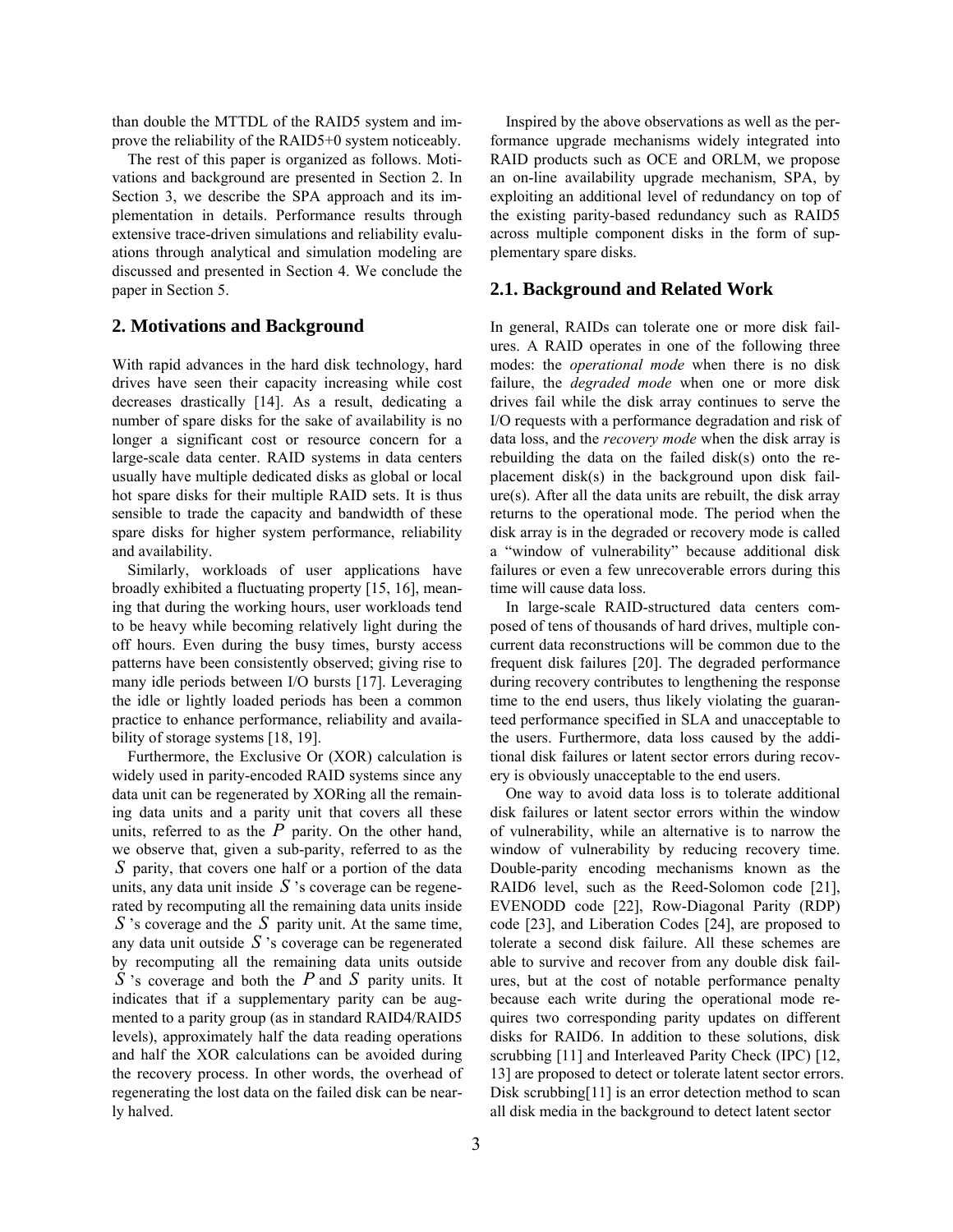| <b>Schemes</b>    | <b>Applicable to</b><br><b>RAID5</b> level | <b>Applicable to</b><br><b>RAID6</b> level | Needs data layout<br>reorganization | <b>Improves the recovery</b><br>update policy<br>performance |                |
|-------------------|--------------------------------------------|--------------------------------------------|-------------------------------------|--------------------------------------------------------------|----------------|
| Parity            | Yes                                        | No                                         | Yes                                 | High                                                         | Sync.          |
| Declustering      |                                            |                                            |                                     |                                                              |                |
| IPC.              | Yes                                        | Yes                                        | Yes                                 | N <sub>0</sub>                                               | Sync. / Async. |
| $RAID5+0$         | Yes                                        | No.                                        | Yes                                 | Medium                                                       | Sync.          |
| RAID <sub>6</sub> | Yes                                        | N/A                                        | No <sup>*</sup><br>N <sub>0</sub>   |                                                              | Sync./ Async   |
| SPA Diag.         | Yes                                        | Yes                                        | No                                  | High                                                         | Sync. / Async. |
| SPA Vert.         | Yes                                        | Yes                                        | No                                  | Medium                                                       | Sync. / Async. |

Table 1. A comparison of relevant schemes from the perspective of availability upgrades for RAID systems.

\* A RAID5 system can be upgraded to become a RAID6 system without data layout reorganization by using one extra disk as a dedicated second parity disk. However, this will lead to a noticeable performance drop during recovery for write-intensive workloads due to load imbalance.

errors. As a new form of intra-disk redundancy, IPC [12] is an error recovery method that adds an additional redundancy level on top of the RAID redundancy across multiple disks by adding parity of segments of blocks in each disk to recover from unrecoverable errors.

To reduce reconstruction time, a live-block recovery approach in D-GRAID [25] rebuilds only those data blocks that are considered live from the perspective of file systems and databases. PRO [26] deploys a popularity-based multi-threaded scheduling algorithm to rebuild the frequently accessed areas prior to rebuilding infrequently accessed areas to exploit access locality and sequentiality. Parity Declustering [10] reduces the additional load on survival disks during recovery by distributing small parity groups over a larger number of disks.

### **2.2. Distinctive Features of SPA**

Although the set of existing reliability mechanisms described is by no means complete, we believe that they are the most representative and closely relevant to our work. The main difference between our SPA and the above approaches lies in SPA's design principles and goals. SPA is a *supplementary redundancy approach designed as an on-line availability upgrade mechanism for parity-based RAIDs* in production data centers, especially for RAID systems lacking sufficient protection mechanisms, *by augmenting new spare disks without any data layout change to the designated RAID set*.

Therefore, SPA aims to alleviate the performance degradation, shorten the reconstruction time, and tolerate additional disk failures or unrecoverable errors, thus minimizing the risk of violating SLA for data centers due to disk failures or latent sector errors. Our design philosophy hence underlines the main distinctions between SPA and other availability-enhancing approaches, as summarized in Table 1.

Table 1 illustrates the distinctive features of the two SPA approaches, SPA Diagonal and SPA Vertical detailed in Section 3, that set them apart from other representative availability-enhancing approaches: RAID6, RAID5+0, Parity Declustering and IPC. RAID6 has the best capability of tolerating any two disk failures while IPC has the best capability of tolerating unrecoverable errors, but neither is able to improve the recovery performance. RAID5+0 improves the recovery performance by converting one RAID5 set into two or more smaller isolated RAID5 sets, while Parity Declustering achieves high recovery performance by distributing small parity groups evenly over a larger number of disks. However, neither of them, as a variant of RAID5, can be applied to a RAID6 system. On the other hand, SPA Diagonal can achieve a significant improvement in recovery performance similar to Parity Declustering, while SPA Vertical can achieve a recovery performance that is similar to RAID5+0, as shown in Section 4. More importantly, SPA can be enabled on-line in a RAID system in a production environment without any data reorganization of the designated RAID set. This should be a very desirable and critical feature required of any on-line upgrade mechanism, since performing data re-organization during upgrade can risk possible data loss in the event of a power supply or disk failure and severely degrade user performance. In addition, the supplementary nature of SPA parity allows SPA to choose either the asynchronous or synchronous parity update policy according to the application workload characteristics.

Furthermore, SPA can be incorporated on top of the aforementioned parity-based approaches, such as Parity Declustering, RAID5+0, RAID6 and IPC, as long as the parity generation in these schemes is based on the Exclusive Or (XOR) calculation.

## **3. Supplementary Parity Augmentation**

## **3.1. The Basic SPA Idea**

As Figure 1(a) shows, given a RAID5 left-symmetric disk array consisting of eight disks, SPA employs a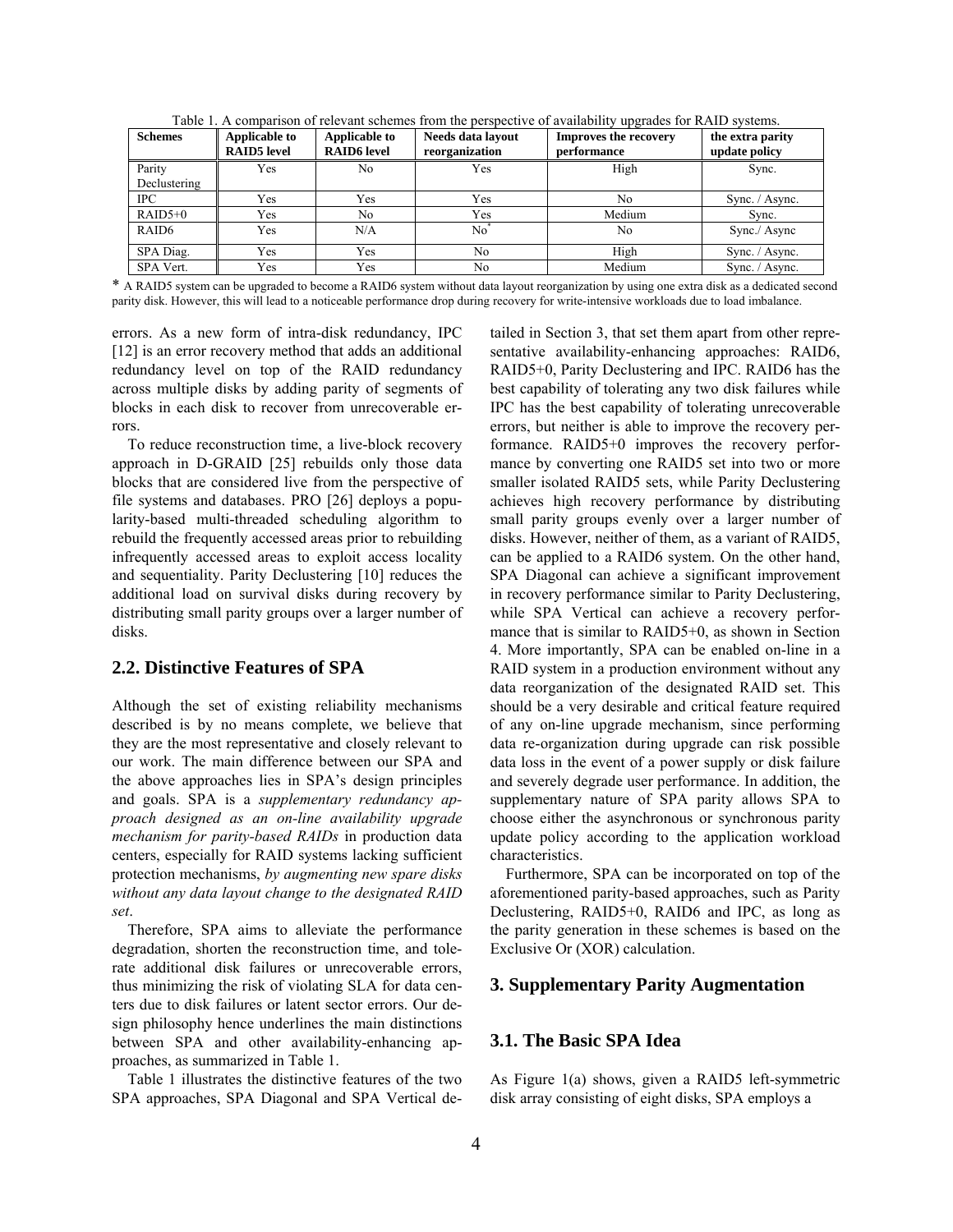

Figure 1. Two examples of SPA coverage and layout. Figure 1(a) depicts an SPA coverage with *Diagonal Orientation*, and Figure 1(b) depicts an SPA coverage with *Vertical Orientation*.

dedicated hot-spare disk to store supplementary parity units that constitute the additional level of redundancy over RAID5 for the availability upgrade.

More specifically, the supplementary parity units from  $S_0$  through  $S_7$  are calculated to cover half of the disks per parity group. For example:

$$
S_0 = D_3 \oplus D_4 \oplus D_5 \oplus D_6; \tag{1}
$$

 $S$  $_{7}$   $=$   $D_{\mathrm{s2}}$   $\oplus$   $D_{\mathrm{s3}}$   $\oplus$   $D_{\mathrm{s4}}$   $\oplus$   $D_{\mathrm{s5}}$  $(2)$ 

Assume that one disk, say, Disk 4, fails at some point, we can regenerate the data or parity units on Disk 4 as follows.

For any unit on the failed disk that is covered by the supplementary parity unit  $S$  for the corresponding parity group, it can be regenerated by XORing all the remaining data units in  $S$  's coverage and  $S$  itself for the same parity group. For example:

$$
D_4 = D_3 \oplus D_5 \oplus D_6 \oplus S_0; \tag{3}
$$

 $\mu_4 = D_3 \cup D_5 \cup D_6 \cup D_0$ ,<br>On the other hand, for any data unit on the failed disk that is not covered by supplementary parity unit S for the corresponding parity group, it can be regenerated by XORing all the remaining data units outside S 's coverage as well as the full parity unit  $P$  and  $S$ itself for the same parity. For example:<br> $P_0 \cap P_1 \cap P_2 \cap P_3$ 

$$
D_{28} = P_4 \oplus D_{29} \oplus D_{30} \oplus S_4;
$$
 (4)  
Similarly, for any full parity unit on the failed disk  
that is not covered by  $S$  for the corresponding positive

that is not covered by *S* for the corresponding parity group, it can be regenerated by XORing all the data units outside *S* 's coverage and the *S* parity unit. For example:

$$
P_3 = D_{21} \oplus D_{22} \oplus D_{23} \oplus S_3;
$$
 (5)

Because SPA in this example halves the number of read and XOR operations, it also avoids the negative performance impact of data reconstruction (and reads) on disks that are spared of the recovery intrusion, which is particularly important for user I/O requests under heavy workloads. As a result, SPA can reduce disk bandwidth utilization due to reconstruction, shorten disk I/O queues, mitigate I/O bus bottlenecks, and lower CPU utilization during failure recovery.

Figure 1(b) illustrates another SPA approach with a different coverage orientation of supplementary parity. There are two forms of supplementary parity distribution: supplementary parity with *Diagonal Orientation* (as shown in Figure  $1(a)$ ) and supplementary parity with *Vertical Orientation* (as shown in Figure 1(b)). Diagonal Orientation implies that units covered by SPA are distributed diagonally; while Vertical Orientation signifies that units covered by SPA are distributed among a fixed subset of disks.

The advantage of Diagonal Orientation is its ability to balance recovery workload among all the surviving disks, but at the cost of not being able to tolerate a subsequent disk failure during recovery. On the other hand, Vertical Orientation can tolerate another disk failure during recovery if exactly one of the two failed disks is covered by SPA, a fault-tolerant ability that is similar to that of RAID5+0. An additional advantage of Vertical Orientation is its potential for covering a number of designated disks that may have higher failure rates than the rest. The drawback of this coverage orientation lies in the imbalanced recovery workload.

Assume that one disk in Figure 1(b), say, Disk 0, fails at some point, we can regenerate any data or parity unit on Disk 0 by XORing all the remaining units inside  $S$  's coverage and  $S$  itself for the same parity group. For example:

 $D_0 = D_1 \oplus D_2 \oplus D_3 \oplus S_0;$  (6)

Assume that another disk in Figure 1(b), say, Disk 4, subsequently fails, we can regenerate any data or parity units on Disk 4 by XORing all the remaining units out-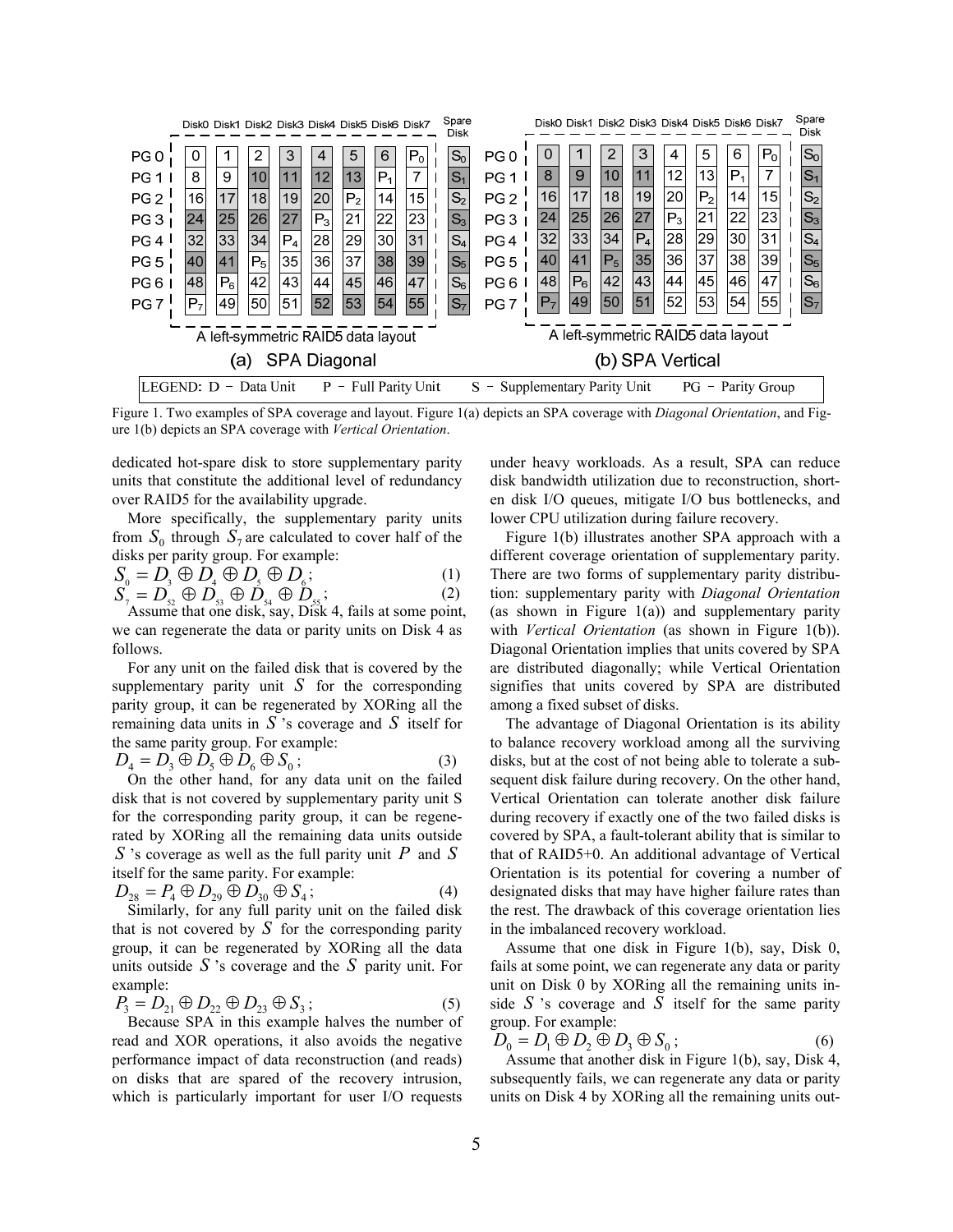side  $S$  's coverage and  $S$  itself for the same parity group. For example:

 $D_4 = D_5 \oplus D_6 \oplus P_0 \oplus S_0;$  (7)

From the viewpoint of recovery, SPA Diagonal can be considered a variant of Parity Declustering by distributing small parity groups evenly over a larger number of disks, while SPA Vertical can be considered a variant of RAID5+0 by converting one RAID5 set into two or more smaller isolated RAID5 sets.

Moreover, regardless of its coverage orientation, SPA has an inherent capability to conditionally tolerate and recover from unrecoverable errors during the disk failure recovery. This is because for each parity group, the full parity  $\overline{P}$  and the supplementary parity  $\overline{S}$  constitute two isolated parity sub-groups, in which the units in one sub-group is protected by  $S$ , and the units in the other sub-group is independently protected by  $P \oplus S$ . Therefore, any two simultaneous unrecoverable errors respectively and exclusively occurring in two sub-groups can be tolerated and recovered. For example and also referring to Figure 1, assume that Disk 4 fails at some point, and a latent sector error occurs in unit  $D_0$  (that is also Unit 0 on Disk 0 physically) during the recovery for unit  $D_4$  (Unit 0 on Disk 4 physically), for SPA with Diagonal Orientation,  $D_0$  can be regenerated as follows:

$$
D_0 = D_1 \oplus D_2 \oplus P_0 \oplus S_0;
$$
  
And *D* can be represented as in (3) (8)

And  $\dot{D}_4$  can be regenerated as in (3). For SPA with Vertical Orientation,  $D_0$  and  $D_4$  can be regenerated as in (6) and (7).

Obviously, the efficiency of this capability of conditionally tolerating and recovering from unrecoverable errors depends on the occurrence locations of latent sector errors, thus it is not comparable to the RAID6 or IPC system that can tolerate and recover from unrecoverable errors occurring anywhere in the disk array. However, neither the RAID6 nor the IPC system is capable of improving the reconstruction performance during recovery, one of the main design goals of SPA. Equally important, it is easy to augment a RAID6 system with SPA or integrate the IPC approach into SPA.

#### **3.2. Design and Implementation Issues**

**SPA Parity Update Policy.** When a write request arrives at a disk array with an address that falls outside the coverage of any SPA parity unit, no update is needed to any SPA parity unit. Otherwise, the SPA parity unit covering the address of the write request needs to be updated somehow.

SPA provides two update policies: *synchronous* update and *asynchronous* update. The former policy, which updates the corresponding SPA parity unit at the same time as the write operation, ensures the full validity for each parity group, but incurs performance overhead with write-intensive workloads. However, it may be acceptable since write intensity is generally much lower than read intensity and writes tend to congregate around a relatively small proportion of the storage capacity in typical workloads [27]. The advantage of the latter policy, which postpones updates to supplementary parity units until idle or lightly-loaded periods, is its ability to minimize performance degradation due to frequent SPA updates. However, it may reduce the benefit of the SPA approach to the recovery performance and data reliability during recovery if some supplementary parity units are invalid (not updated yet) at the time of recovery. In general, the amount of such decrease in SPA benefit will be proportional to the amount of invalid SPA parity units.

On the other hand, RAID5+0 or Parity Declustering with an asynchronous update policy tends to have much higher probability of data loss than SPA because each data unit in the former is protected by exactly one parity unit while in the latter the SPA parity  $S$  is only supplementary to the full parity  $P$  that is updated synchronously. As a result, any disk failure in the former will lead to data loss due to staled parity, as shown in AFRAID [28]. Therefore, asynchronous update policies are not suitable to be used in RAID5+0 or Parity Declustering.

**SPA Coverage Range Choice.** Besides the coverage orientation choice of SPA, what proportion of disks in a RAID are covered by SPA, which we refer to as SPA *coverage range*, is also an important design issue. More specifically, SPA coverage range refers to the proportion of the component disks in a parity group in the disk array that are covered by the SPA parity. For example, Figure 1 depicts a *Half-Parity* coverage range, where the coverage range is 1/2 since one SPA parity unit covers the data units on half of the component disks for each parity group.

SPA provides a family of design options with different space overhead and system availability tradeoffs. For example, the *Third-Parity* option exploits two spare disks to store supplementary parity for two sets of SPA parity units, with each SPA parity disk exclusively covering units on one third of the component disks. Third-Parity reduces the overhead for data regeneration to nearly one third of that required by the full parity approach. Additionally and in general, if the Vertical Orientation coverage distribution is applied, an *n*th-Parity approach can tolerate up to *n* simultaneous disk failures conditionally.

**Extensibility.** Although the examples given in this paper are all based on a RAID5 disk array, SPA can also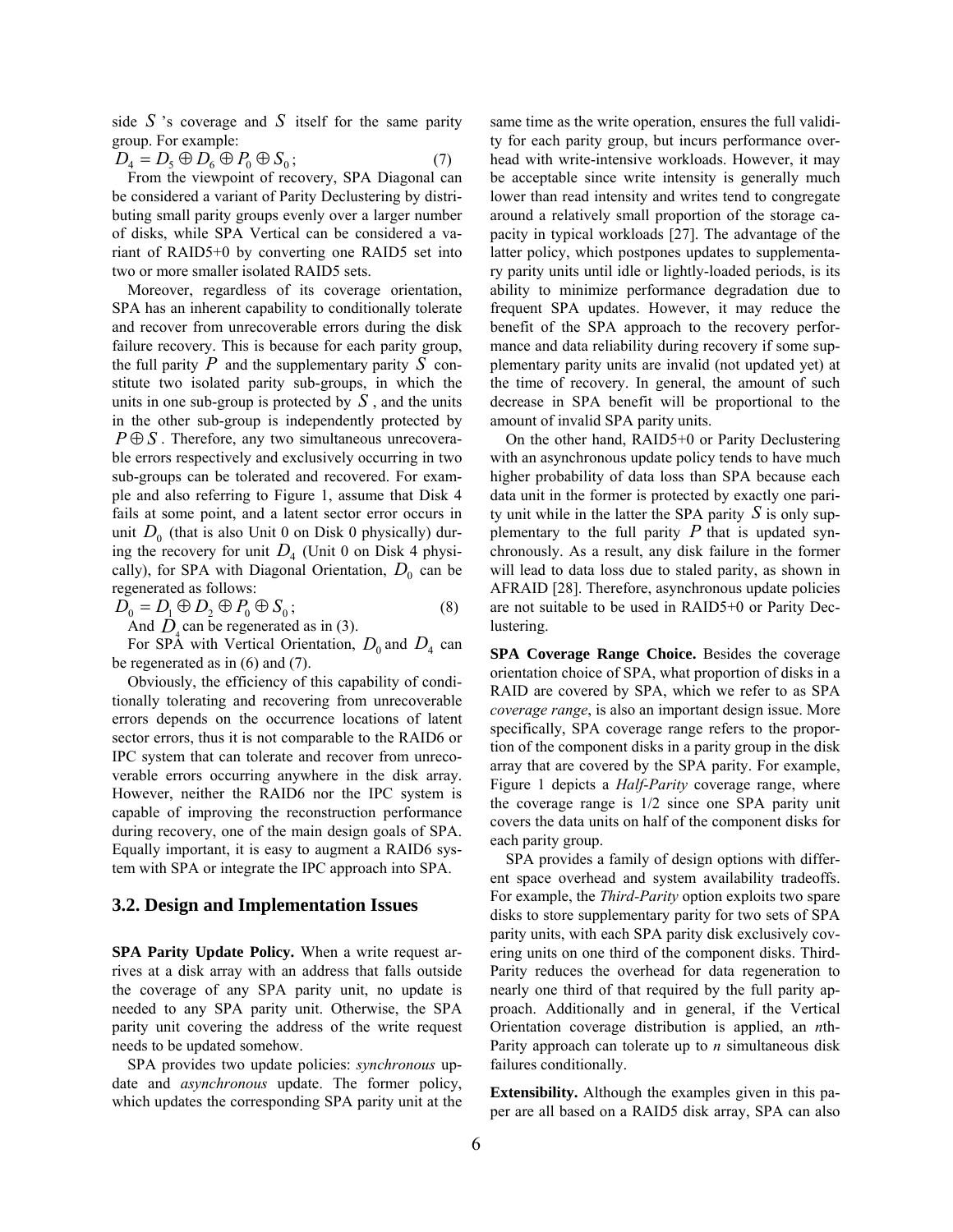be easily extended to a RAID6 system. While a RAID6 system has the capability to tolerate any two simultaneous disk failures, its recovery performance is nearly the same as a RAID5 system in the event of a single disk failure. In current RAID6 encoding schemes, the first parity  $P$  is the same as the one in the conventional RAID5 level that is based on XOR operations, and the second parity  $Q$  of most RAID6 schemes, such as the EVENODD [22], RDP [23], and Liberation Codes [24], are also based on XOR operations. To the best of our knowledge, only the Reed-Solomon code [21] uses Galois Field algebra to generate its second parity. Therefore, SPA can also be augmented to a RAID6 system in a production environment, and improve the reconstruction performance by virtue of the unique features of SPA. In most cases, with the exception of the Reed-Solomon code, both the *P* and *Q* parity can benefit from the augmentation of two SPA disks, with each being dedicated to one of RAID6's two parity groups exclusively.

Similarly, intra-disk redundancy such as IPC [12, 13] can also be easily integrated into the SPA approach, to further improve its capability of tolerating and recovering from latent sector errors. Of course, the introduction of IPC within SPA will incur extra parity update overheads since the corresponding IPC parity must be updated whenever there is a write request.

**Flexibility.** As an on-line availability upgrade approach, SPA can be enabled if new spare disks are augmented to parity-based RAIDs in production environments online, and can be disabled if the spare disks are reclaimed. Because applying SPA does not require any change to the original data layout on RAIDs, data loss is unlikely to occur during the operation of enabling or disabling SPA, which is different from OCE and ORLM. Upon enabling, SPA can exploit the idle times or lightly-loaded periods to generate and store the supplementary parity units on the spare disks until all the supplementary parity units are consistent with their corresponding covered data units. SPA's asynchronous update policy helps reduce performance impacts on RAID systems in the operational mode. Even for the synchronous update policy, the performance impacts to RAID systems are shown to be acceptable, as detailed in Section 4.

### **4. Performance Evaluations**

### **4.1. Evaluation Methodology**

We developed an extended version of the DiskSim 4.0 simulator [29] to study the performance impacts of our

|  | Table 2. Disk and RAID Configuration Parameters. |
|--|--------------------------------------------------|
|--|--------------------------------------------------|

| <b>Disk Parameter</b>                     | <b>Value</b>      |  |  |
|-------------------------------------------|-------------------|--|--|
| Disk Model                                | Cheetah 15K.5     |  |  |
| Capacity                                  | 146.8 GB          |  |  |
| <b>Rotation Speed</b>                     | 15,000 RPM        |  |  |
| Disk Cache Size                           | 16 MB             |  |  |
| Average Latency                           | $2.0$ ms          |  |  |
| <b>RAID Configuration</b>                 | Value             |  |  |
| RAID Level                                | RAID4 / RAID5     |  |  |
| Data Layout Scheme                        | Left Symmetric    |  |  |
| Number of Disks                           | 6, 8, 10          |  |  |
| Stripe Unit Size                          | 32KB, 64KB, 128KB |  |  |
| <b>Baseline Reconstruction Algorithms</b> | PR and DOR        |  |  |
| Table 3. The Trace Characteristics.       |                   |  |  |

| <b>Trace</b>           | <b>Write Ratio</b> | <b>IOPS</b> |        |
|------------------------|--------------------|-------------|--------|
| WebSearch1             | $0\%$              | 334.9       | 15.5KB |
| Financial1             | 76.8%              | 122.0       | 3.4KB  |
| Financial <sub>2</sub> | 17.6%              | 90.2        | 2.3KB  |

SPA approaches by first extending DiskSim with two baseline rebuild algorithms, Pipeline Reconstruction (PR) [30] and Disk-Oriented Reconstruction (DOR) [10], and then augmenting it with SPA. To the best of our knowledge, DiskSim is the most widely used and accurate simulation tool for storage systems and can be easily configured to simulate a hierarchy of storage components such as disks, buses, controllers, as well as some logical organizations such as mirroring and parity-encoded RAIDs. The excellent hierarchical infrastructure and extensibility of DiskSim 4.0 make it the best evaluation tool for us to develop the baseline rebuild and SPA sub-modules onto it.

In DiskSim, the *logorg* (logical organization) module is used to simulate logical data organizations, such as various RAID levels or JBOD. We first implemented and integrated the baseline rebuild sub-module into the logorg module. The main functions of the rebuild submodule include: 1) managing the rebuild-related events, such as triggering or stopping the rebuild process; 2) redirecting users' requests on the failed disk to the survival disks in the event of a disk failure, and responding to users' I/O requests with the data regenerated on the fly; 3) reconstructing the full content of the failed disk to the spare disk while servicing users' requests; and 4) collecting the statistic results such as reconstruction time and user response time. In particular, we implemented two common RAID rebuild algorithms: the Pipeline Reconstruction (PR) algorithm and the Disk-Oriented Reconstruction (DOR) algorithm as the baseline rebuild algorithms because they or their variants have been most widely integrated into the hardware or software RAID systems, e.g., RAIDframe in NetBSD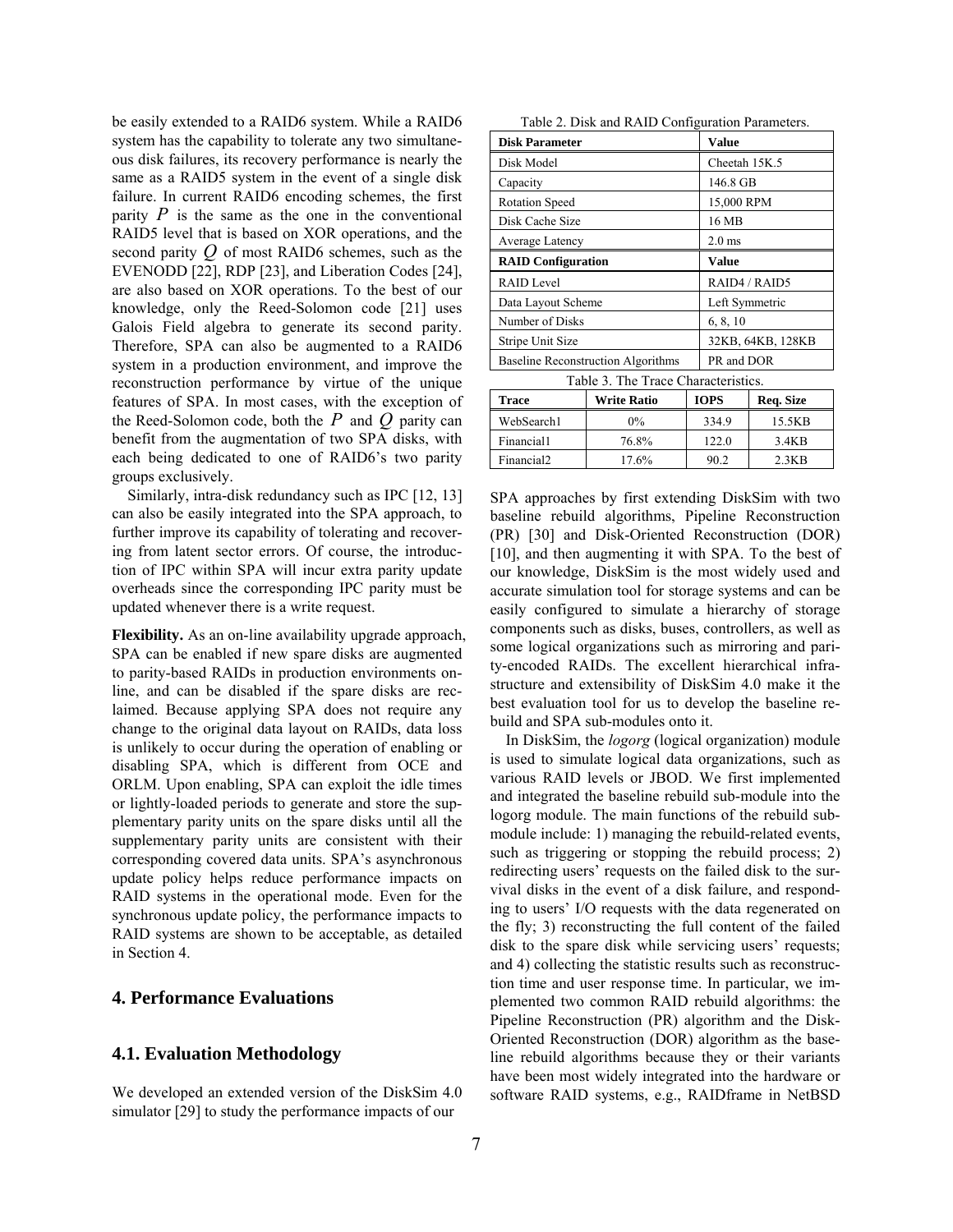[31], MD in Linux [32]. The basic idea of DOR is to create a number of processes with each being associated with one disk to absorb the available bandwidth of the disks, while PR pipelines the reconstruction procedure to reduce the extra buffer requirement.

We then implemented and integrated our SPA approach into the logorg module, and made it to work together with the rebuild sub-module. The main functions of SPA sub-module are: 1) to manage the update policy and handle the SPA parity update upon the arrival of each user's write request in the operational mode (e.g., a SPA parity unit update operation is triggered only if a write request is located inside the coverage of this SPA parity unit); 2) to assist the rebuild submodule in determining the number and locations of data units, which need to be read and XORed according to the SPA configuration in the event of a disk failure. In addition, we also implemented the RAID5+0 and RAID6 levels to make them work with the rebuild submodule. In particular, we implemented two typical second-parity placement strategies for RAID6. The first, called *RAID6 Rotated*, is to rotate the second-parity unit per stripe among the component disks to evenly distribute second-parity units, while the second, called *RAID6 Fixed*, uses a dedicated disk to store all secondparity units.

In our experiments, a RAID5 disk array with a varying number of component disks and varying stripe size is simulated. One of the latest disk models with the Generation-4 layout, Seagate Cheetah 15K.5 [33], is used throughout our experiments, with its main specifications listed in Table 2. We apply two types of workloads to the simulator: WebSearch and Financial [34] obtained from the Storage Performance Council [35]. The WebSearch1 ("Web" for short) trace was collected from a system running a popular search engine, while the Financial1 ("Fin1" for short) and Financial2 ("Fin2" for short) traces were collected from OLTP applications running at a large financial institution. These three traces have different read/write ratios, access rates, access sizes, and degrees of sequentiality and locality due to their different application characteristics, which represent typical access patterns in realworld production environments. The traces' key workload characteristics are summarized in Table 3.

We only rebuild 5% of the total capacity of our disk model (about 7.4GB) in all the following rebuild experiments to save simulation time, since our sample results from the full capacity experiments show that conclusions drawn from both the reduced capacity and full capacity are consistent.

The *average user response time during recovery* and the *reconstruction time* are the two most important metrics in evaluating the recovery performance for RAID systems. To evaluate the performance impacts of SPA in the operational mode, we also use response time as the performance metric and compare it with the other schemes. For the sake of brevity, the term "response time" will be used in lieu of "average user response time during recovery" in the rest of the paper unless otherwise specified. Likewise, we use notations *RAID6(R)*, *RAID6(F), SPA(D)* and *SPA(V)* to represent RAID6 Rotated, RAID6 Fixed, SPA Diagonal, and SPA Vertical respectively. We measure and report the amount of performance improvement by *speedup*, defined as the ratio of the measured response (or reconstruction) times of the old and new schemes.

#### **4.2. Experimental Evaluations**

#### **Recovery Performance Study**

We first conduct our experiments on a RAID5 disk array consisting of 7 disks and one hot-spare disk with a stripe unit size of 64KB to evaluate the recovery performance of SPA. We incorporate one spare disk to upgrade a current RAID5 system to one of the following RAID systems of higher availability: RAID5+0, RAID6(R), RAID6(F), SPA(D), or SPA(V) system. Due to the space constraints, we only report the experimental results on the recovery performance for the Web and Fin2 traces.

Figure 2 and Figure 3 show the comparisons of reconstruction times and average response times of the schemes under the Web and Fin2 workloads, assuming the DOR and PR baseline rebuild algorithms respectively. All schemes, except for RAID6(F), outperform the RAID5 scheme in reconstruction time and response time. With the DOR baseline algorithm and under the Web trace, shown in Figure 2, SPA(D) speeds up the reconstruction time by a factor of 1.6× over RAID5,  $1.4\times$  over RAID5+0,  $1.2\times$  over RAID6(R), 1.6x over RAID6(F) and  $1.5x$  over SPA(V), while RAID5+0 achieves the best response-time performance. The Fin2 trace results of Figure 2 show that  $RAID5+0$ ,  $RAID6(R)$ and SPA(D) outperform RAID5 in reconstruction time by a factor of 1.04 $\times$ , 1.3 $\times$  and 1.2 $\times$  respectively, and in response time by a factor of 1.6 $\times$ , 0.99 $\times$ , and 1.8 $\times$  respectively. On the other hand, SPA(V) outperforms RAID5 in response time by a factor of  $1.2\times$  and  $1.5\times$ under the Web and Fin2 traces respectively; whereas, reconstruction time is improved rather marginally. The experimental results based on the PR baseline algorithm, shown in Figure 3, indicate similar trends to those based on DOR, except that SPA(D) is shown to have a noticeably more pronounced response-time performance advantage over other schemes. More specifically, SPA(D) outperforms RAID5, RAID5+0,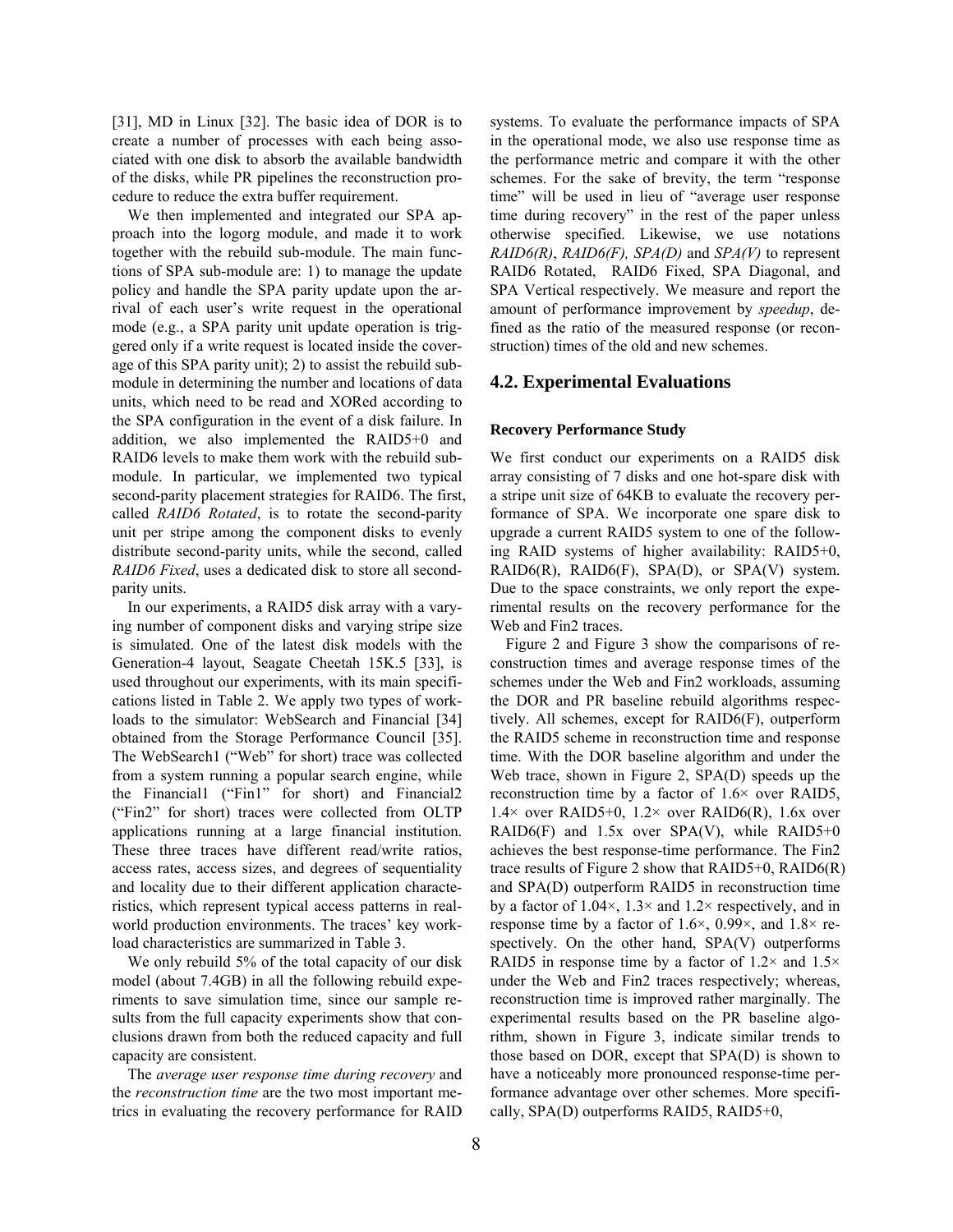

Figure 2. Comparisons of reconstruction times and average response times of the schemes based on the DOR baseline algorithm.



Figure 3. Comparisons of reconstruction times and average response times of the schemes based on the PR baseline algorithm.

RAID6(R), RAID6(F), and SPA(V) by a factor of 2.8 $\times$ , 1.8 $\times$ , 1.8 $\times$ , 2.9 $\times$ , and 2.2 $\times$  respectively under the Web trace, and by a factor of  $19.0 \times$ ,  $12.5 \times$ ,  $15.2 \times$ ,  $20.1 \times$ , and  $14.6 \times$  respectively under the Fin2 trace.

The significant performance advantage of SPA(D) over other schemes stems from the former's ability to halve and evenly distribute the reconstruction workload on all the component disks, and to leverage the bandwidth of the SPA disk in the rebuild. In other words, it mitigates the heavy workload on each disk and reduces the interference from the reconstruction I/O requests, thus successfully minimizing the queuing time for each external I/O request. In contrast, SPA(V) only improves the response time for both traces by up to 25%. This is because SPA(V) does not distribute the reconstruction loads evenly among component disks, so that nearly half disks are under the same reconstruction I/O intensity as the baseline system while the other half disks have no reconstruction I/O requests at all. The severe load-imbalance of the reconstruction I/O causes SPA(V) to underperform SPA(D). On the other hand, RAID6(R) outperforms RAID5+0 in reconstruction time while the opposite is true for response time. It shows that smaller parity groups in RAID5+0 lead to better response-time performance.

#### **Sensitivity Study**

To examine the performance impact of the number of disks, we conduct experiments on a RAID5 disk array composed of a varying number of disks (5, 7, 9) with a fixed stripe unit size of 64KB and one hot spare disk. As shown in Figure 4, increasing the number of disks usually shortens the reconstruction time and response time due to the increased disk parallelism. However, one can find that SPA(D) is insensitive to the change in the number of disks, and consistently outperforms other schemes in response time by a big margin while achieving the second-best reconstruction-time performance. Interestingly, RAID6(R)'s advantage in reconstruction time weakens as the number of disks increases, which indicates that SPA(D) may eventually outperform RAID6(R) with a larger number of disks.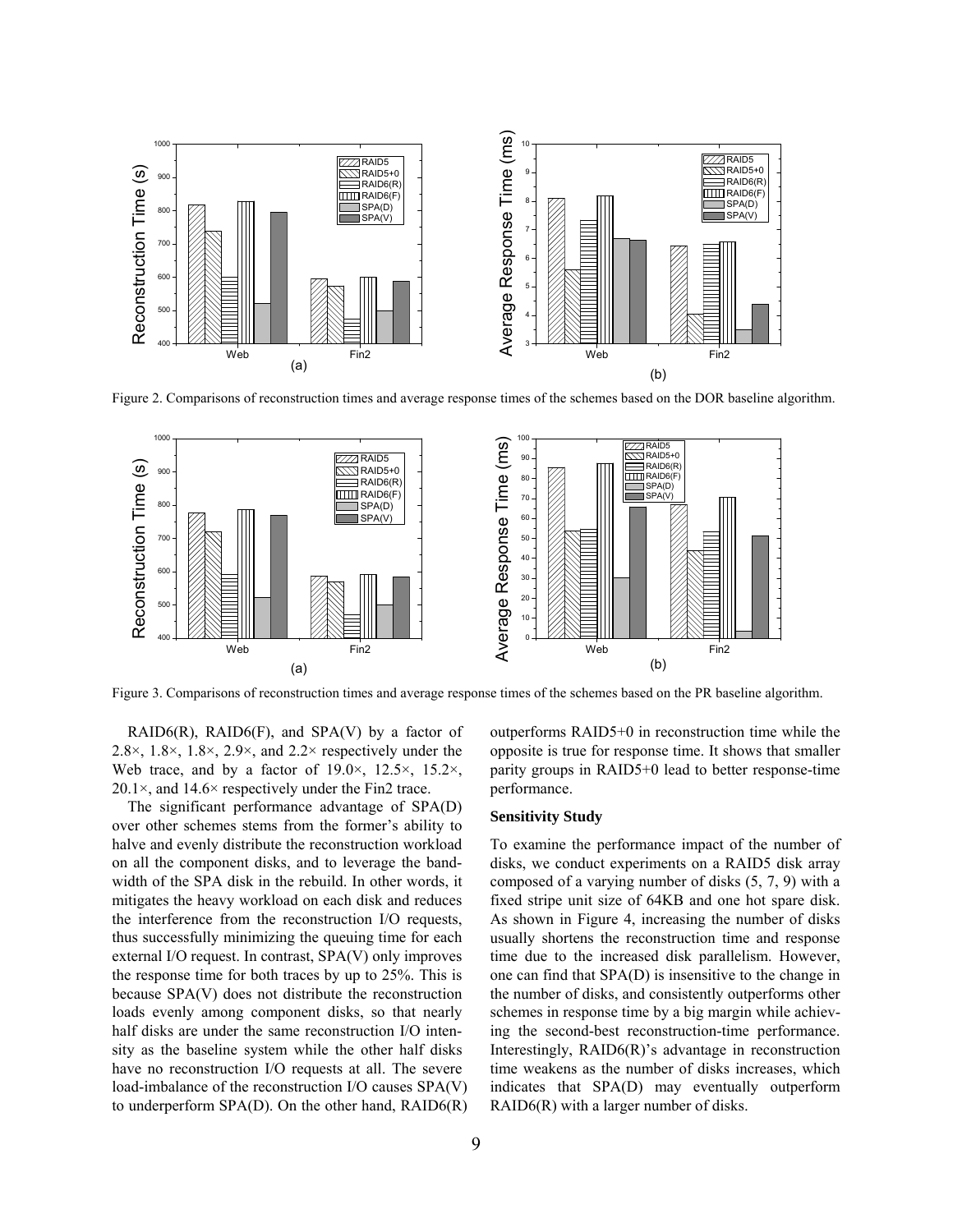

trace. The baseline reconstruction algorithm is PR.



Figure 5. Comparisons of reconstruction times and average response times with respect to the numbers of stripe unit sizes driven by the Web trace. The baseline reconstruction algorithm is DOR.

To examine the performance impact of the stripe unit size, we conduct experiments on a RAID5 disk array consisting of 7 disks and one hot-spare disk with variable stripe unit sizes of 32KB, 64KB and 128KB. We plot the measured reconstruction times and response times as a function of the stripe unit size in Figure 5. From the figure, we can observe that the recovery performance, especially the reconstruction time, is sensitive to the stripe unit size. Increasing stripe unit size lengthens the response time and shortens the reconstruction time consistently. Similar to Figure 2 and 3, SPA(D) and SPA(V) are shown to consistently improve more importantly, the relative amount of such impr ovement also remains consistent across all stripe unit the baseline RAID5 schemes in both the reconstruction time and response time across all stripe unit sizes. And sizes. This suggests that SPA is likely to be equally effective when applied to RAID5 of varying stripe unit sizes.

To examine the performance impact of the comparable RAID levels on SPA, we also conduct experiments on a RAID4 disk array consisting of 7 disks and one hot-spare disk with a fixed stripe unit size of 64KB. The measured reconstruction times and response times .on a RAID4+SPA system, omitted from this paper due to space constraints, reveal a very similar performance improvement pattern to a RAID5+SPA system, indicating that SPA is likely to be similarly effective when applied to other RAID schemes such as RAID6, and Parity Declustering.

#### **Overhead Study**

It is very important to understand the performance cost due to parity update operations in the operational mode for SPA and other relevant RAID schemes, since it is this performance cost that will likely impact the choice of an appropriate candidate target system for on-line availability upgrade. Therefore, we conduct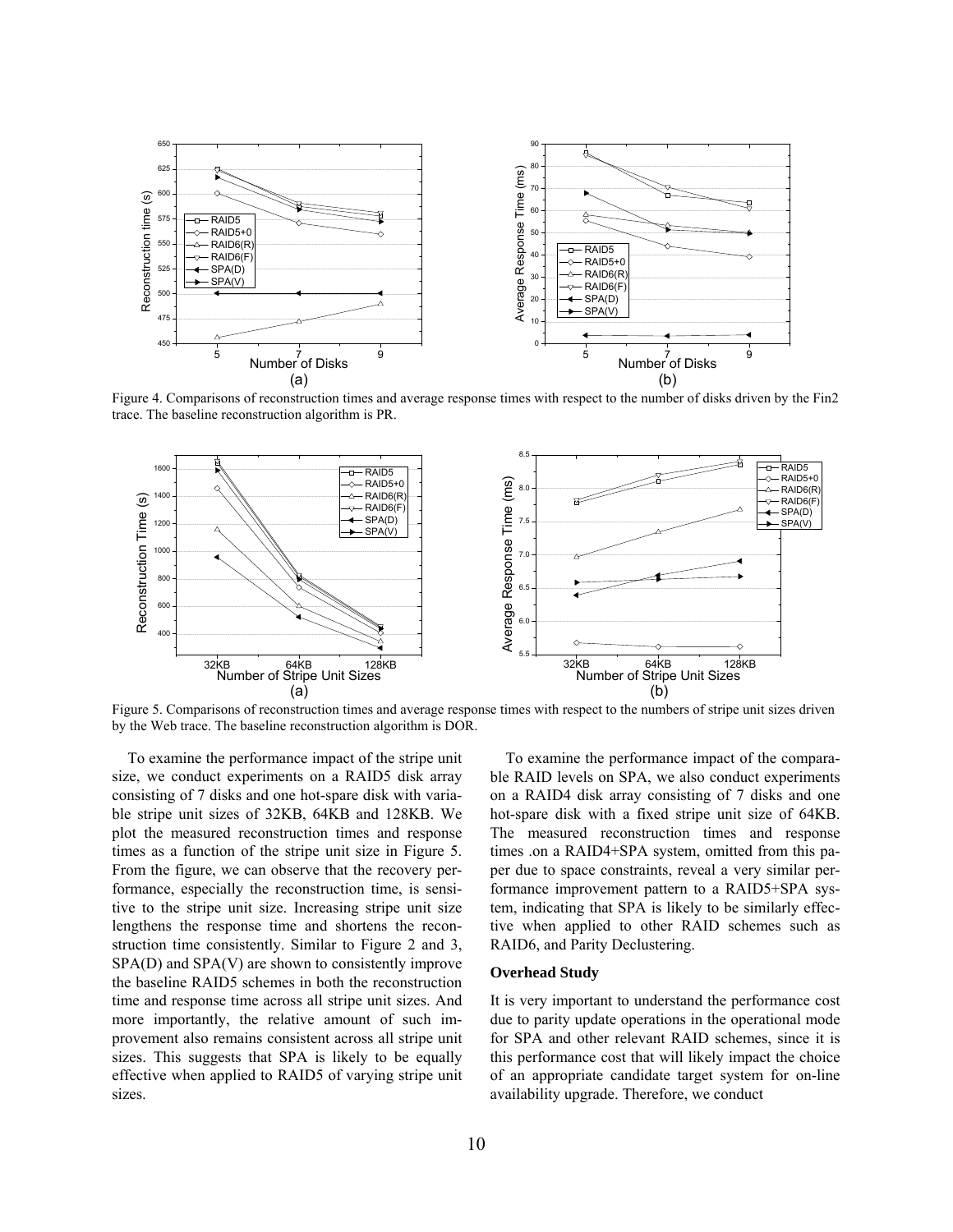

Figure 6. Comparisons of response time of various RAID systems for the traces: Fin1 and Fin2.

performance experiments on a RAID5 disk array consisting of 7 disks and one hot spare disk with a fixed stripe unit size of 64KB. We compare SPA(D), SPA(V), RAID5+0, RAID6(R) and RAID6(F) by on-line RAID level migration (ORLM) from this baseline RAID5 system. Since the Web trace is read-only that hardly causes SPA and other schemes to do any parity update, we instead use the Fin1 and Fin2 traces as the input workload to the simulator. We introduce a scaling mechanism to vary the range of request arrival rates for the traces because the performance cost of the parity update operations is very sensitive to the I/O intensity. scaling while a factor of smaller or greater than 100% In this scaling mechanism, a factor of  $100\%$  means no implies a proportional scaling down or scaling up in the arrival rates of the original trace. Figure 6 illustrates the response times for various RAID schemes with synchronous parity update policies in the operational mode for a range of trace-scaling factors on the Fin1 and Fin2 traces. It indicates that the RAID5+0 scheme consistently outperforms all other schemes while RAID6(F) consistently performs the worst among all schemes.  $SPA(D)$  and  $SPA(V)$  underperform RAID6 (R), but noticeably outperform RAID6(F). On the other hand, when the trace scale factor is less than or equal to 100%, the difference in response time among all the schemes is very small, with the exception of RAID6(F). This indicates that SPA with the synchronous update policy may be not a good candidate of availability upgrades under write-intensive workloads. However, it must be noted that the above experiments are meant to study the synchronous update overhead of SPA in the operational mode under heavy workload, which is much higher than its asynchronous counterpart that incurs negligible performance cost.

## **4.3. Reliability Analysis**

In this section, we first analyze the reliability of a RAID5 disk array incorporated with SPA and other schemes to obtain an intuitive but approximate comparison using a Continuous-Time Markov Chain (CTMC) model. Second, we develop a Monte-Carlo simulator to obtain comparison results that are more accurate and sound based the more realistic Weibull distributions of the failure process.

#### **Analytical Models**

CTMC has been widely applied to analyzing the reliability of storage systems, especially for the RAID-3]. Recently, the IPC paper [12] have developed appropriate CTMC models to evareliability among SPA, RAID5, RAID5+0 and RAID6, and CTMC is flexible and conducive to simple and closed-form solutions, we choose to use CTMC for its simplicity. luate MTTDL of their proposed approaches to protecting against latent sector errors and demonstrated the applicability of their models. Similar to their models, we develop a reliability model and analyze the reliability of RAID systems that operate with our SPA approach integrated. We must point out that we recognize the recent research findings [5, 36] that failures in hard drives more closely follow a Weibull distribution than the Poisson distribution assumed by CTMC. However, since our main objective in this reliability analysis is to find the comparative rather than absolute estimates of

those of a conventional RAID5 array and a RAID5 $+0$ In our model, we consider both disk failures and latent sector errors, and obtain the Mean-Time-To-Data-Loss (MTTDL) estimate of a RAID5 array with the SPA protection, since MTTDL is the *de facto* metric of interest in evaluating storage system reliability instead of the traditional Mean-Time-To-Failure (MTTF) metric [19]. Then we compare MTTDL of our model with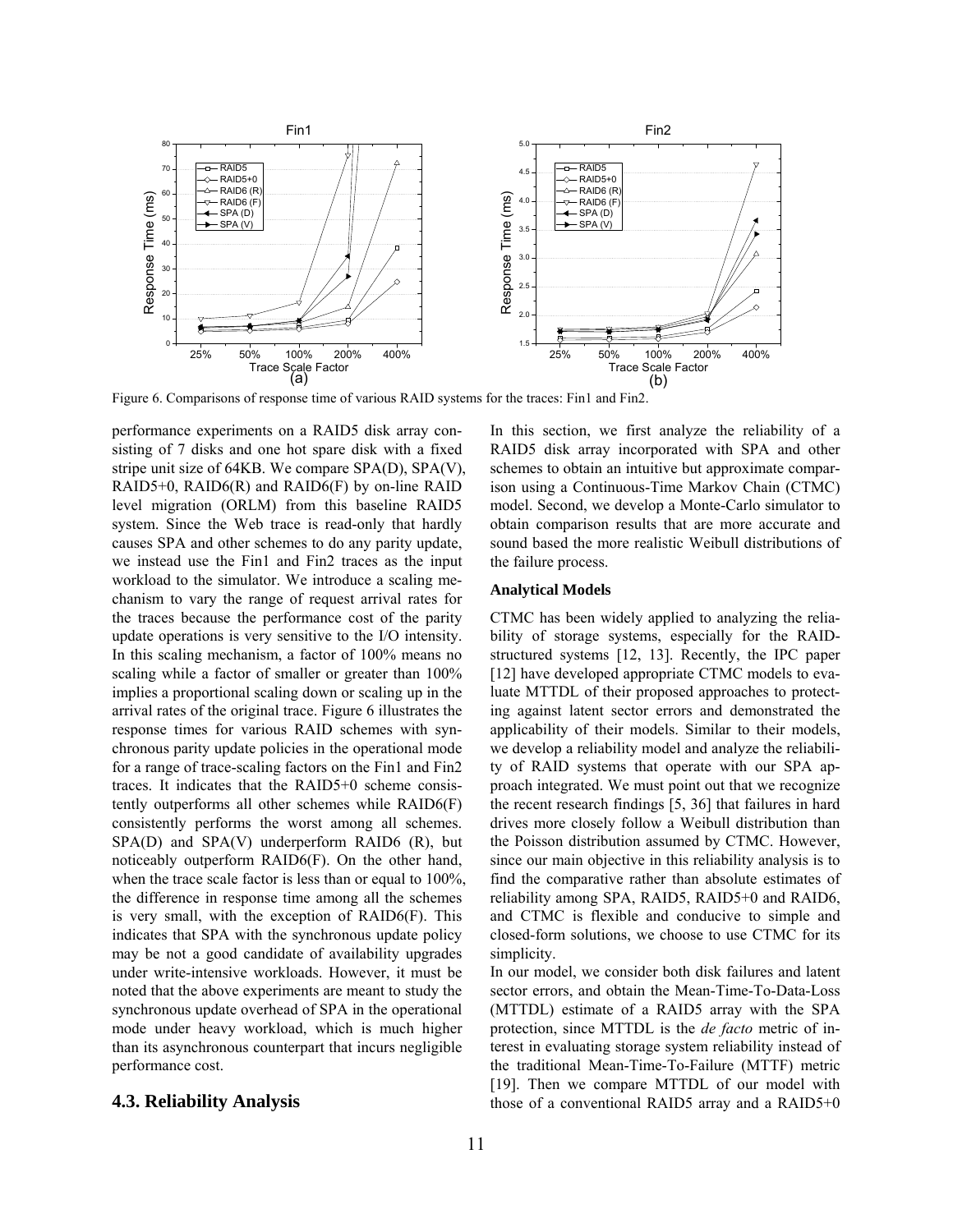array, in order to quantitatively assess SPA's ability to protect against data loss.

We first detail the reliability model for a RAID5 disk with the SPA Diagonal approach, with its state transition diagram shown in Figure 7(a), followed by a brief presentation of the model for the SPA Vertical approach, with its state transition diagram depicted in Figure 7(b) and with a focus on the differences between the two. As shown in Figure  $7(a)$ , with the first disk failing and assuming that it is the SPA disk, the RAID5 array enters the degraded mode (state transition from 0 to 1), otherwise, with the failed disk not being the SPA disk, the array enters the critical mode (state transition from 0 to 1'). The rebuild of a stripe of the failed non-SPA disk is performed based on half of the corresponding stripes residing on the remaining disks according to the coverage orientation of SPA Diagonal (i.e., state transition from 1 to 0 or from 1' to 0 for a successful rebuild).

On the one hand, during the rebuild for the failed SPA disk, the probability of an unrecoverable failure, that is, a given stripe cannot be reconstructed, is upperbounded by the probability that two or more of the corresponding stripes residing in the surviving data disks are in error (state transition from 1 to UF). If any data disk fails during the rebuild for the failed SPA disk, the RAID5 array enters the critical mode, and rebuilds for both failed disks simultaneously (state transition from 1 to 2). The occurrence of any latent sector error during this phase also causes an unrecoverable failure (state transition from 2 to UF). Similarly, any additional disk failure causes a system failure (state transition from 2 to DF). Upon a successful rebuild, the array transits from State 2 to State 0.

One the other hand, during the rebuild for any non-SPA disk failure, the probability of an unrecoverable failure is upper-bounded by the sum of two probabilities (state transition from 1' to UF). One is the probability that one or more of the corresponding stripes residing in half of the remaining data disks are in error given that the occurrence of a latent sector error and the previous disk failure are both in the coverage of SPA or they are both out of the SPA coverage. The other is the probability that two or more of the corresponding stripes residing in half of the remaining data disks are in error given that the occurrence of a latent sector error and the previous disk failure are not in the SPA coverage. If any other data disk fails during the rebuild for the previously failed data disk, it causes a system failure (state transition from 1' to DF). Otherwise, if the SPA disk fails during the rebuild, the RAID5 disk array enters the critical mode, and rebuilds for both failed disks simultaneously (state transition from 1' to 2). During this phase, the occurrence of any latent sector error causes an unrecoverable failure (state transition from 2 to UF). Similarly, any additional disk failure causes a system failure (state transition from 2 to DF). Upon a successful rebuild, the disk array transits from State 2 to State 0.

The related parameters required for the model are detailed in Table 4. We assume that disk failures are independent and exponentially distributed with an average rate of  $\lambda$ , and the rebuild times in the degraded mode and in the critical mode are exponentially distributed with average rates of  $\mu_1$  and  $\mu_2$ , respectively. The upper bound of the probability that an unrecoverable failure occurs because the rebuild of the failed SPA disk cannot be completed before an additional error occurs is denoted by  $P_{uf}^{(r)}$ . Similarly, the upper bound of the probability that an unrecoverable failure occurs because the rebuild of the failed data disk cannot be completed before an additional error occurs is denoted by  $\hat{P}_{uf}^{(r)}$ . The probability that an unrecoverable failure occurs because the rebuild of two simultaneously failed disks cannot be completed before an additional error occurs is denoted by  $P_{uf}^{(2)}$ .

cannot. Consequently, the SPA Vertical model has th ree additional state transitions: from 2' to 0, from 2' to Similarly, we can develop a reliability model for a RAID5 disk array with the SPA Vertical approach, as depicted in Figure 7(b). The main difference between the Diagonal and Vertical models is the additional state, State 2', in the latter that signifies the fact that the SPA Vertical approach can conditionally tolerate two simultaneous disk failures while the SPA Diagonal approach UF, and from 2' to DF, as shown in Figure 7(b). The probability that a RAID5 disk array with the SPA Vertical approach can tolerate two simultaneous disk failures is denoted by  $P_{\text{df}}^2$ .

IPC paper  $[12, 13]$  to directly obtain the reliability We assess the reliability of the various schemes by considering a RAID system installation using the latest enterprise-level disk drives. Seagate Cheetah 15K.5 is assumed as the disk model, along with its Annual Failure Rate (AFR) and the Unrecoverable Error Rate (UER) of  $0.66\%$  and  $10^{-16}$  respectively, as reported in its specification data sheet [33]. The corresponding parameter values are listed in Table 4. We refer to the model of a RAID5 disk array, and also derive the reliability model of a RAID5+0 array accordingly.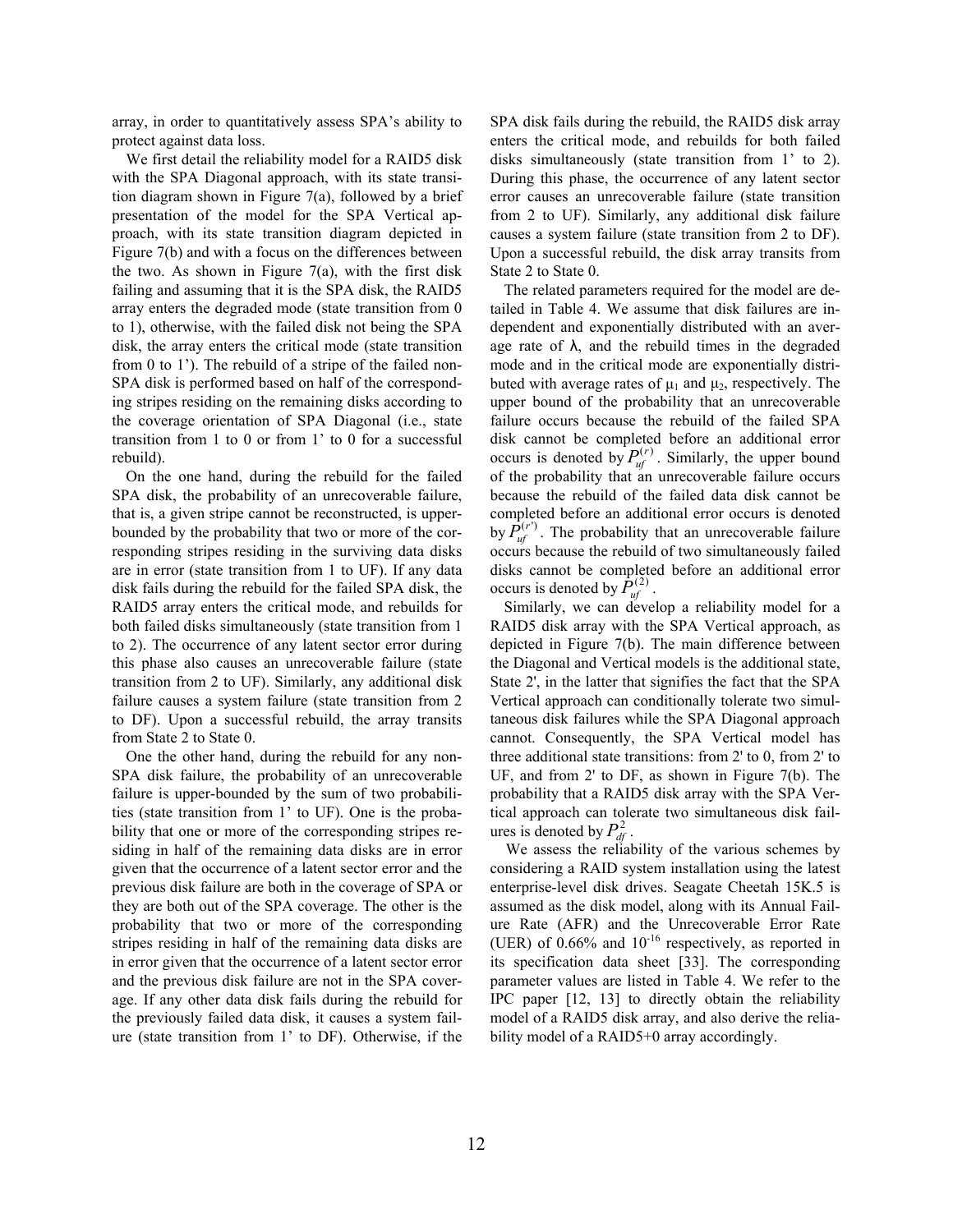

Figure 7. Reliability model of a RAID5 array with SPA protections. Figure 7(a) depicts the reliability model of SPA Diagonal, and Figure 7(b) depicts the reliability model of SPA Vertical.

| Table 4. Disk Drive Parameters |                           |                          |  |  |  |
|--------------------------------|---------------------------|--------------------------|--|--|--|
| Para-<br>meter                 | <b>Definition</b>         | <b>Value</b>             |  |  |  |
|                                |                           |                          |  |  |  |
| $1/\lambda$                    | MTTF for a disk           | 1,500,000 h              |  |  |  |
| $1/\mu_I$                      | MTTR for 1 disk failure   | 12 h                     |  |  |  |
| $1/\mu_2$                      | MTTR for 2 disk failures  | 12 <sub>h</sub>          |  |  |  |
| N                              | Number of disks in a disk | 7 (for RAID5), 8 (RAID5) |  |  |  |
|                                | array                     | with SPA, also RAID5+0)  |  |  |  |
| $C_d$                          | Capacity per disk         | 146 GB                   |  |  |  |
| S                              | Sector size               | $512$ bytes = 4096 bits  |  |  |  |
| $P_{\mathit{bit}}$             | UER per bits read         | $10^{-16} - 10^{-14}$    |  |  |  |

| <b>Parameter</b> | <b>Definition</b>                                                   |  |  |
|------------------|---------------------------------------------------------------------|--|--|
| State 0          | All disks work normally                                             |  |  |
| State 1          | Only the dedicated SPA disk fails                                   |  |  |
| State 1'         | Any one disk except the SPA disk fails                              |  |  |
| State 2          | The SPA disk and any other disk fail                                |  |  |
| State 2'         | Two disks other than the SPA disk fail and the                      |  |  |
|                  | failures occur exclusively in different coverages                   |  |  |
| State UF         | An unrecovered failure caused by additional latent<br>sector errors |  |  |
| State DF         | A system failure caused by additional disk failures                 |  |  |
| N                | Number of the disks in a disk array                                 |  |  |
| 1/λ              | Mean time to failure for a disk                                     |  |  |
| $1/\mu_I$        | Mean time to rebuild for one disk failure                           |  |  |
| $1/\mu_2$        | Mean time to rebuild for two simultaneous disk                      |  |  |
|                  | failure                                                             |  |  |
| $P_{uf}^{(r)}$   | The upper bound of the probability that an unre-                    |  |  |
|                  | coverable failure occurs because the rebuild of the                 |  |  |
|                  | failed SPA disk cannot be completed before an                       |  |  |
|                  | additional error occurs                                             |  |  |
| $P^{(r)}$        | The upper bound of the probability that an unre-                    |  |  |
|                  | coverable failure occurs because the rebuild of the                 |  |  |
|                  | failed data disk cannot be completed before an                      |  |  |
|                  | additional error occurs                                             |  |  |
| $P^{(2)}$        | The probability that an unrecoverable failure oc-                   |  |  |
|                  | curs because the rebuild of two simultaneously                      |  |  |
|                  | failed disks cannot be completed before an addi-                    |  |  |
|                  | tional error occurs                                                 |  |  |
|                  | The probability that a RAID5 disk array with the                    |  |  |
|                  | SPA Vertical approach can tolerate two simulta-                     |  |  |
|                  | neous disk failures                                                 |  |  |

#### **Simulation Study**

In order to validate the CTMC results in light of the unrealistic Poisson assumption of CTMC, we also carry out an extremely time-consuming sequential Monte Carlo simulation [36] study to generate a sufficient number of sample points of comparative reliability estimates based on the Weibull distribution.

The Sequential Monte Carlo simulation (SMC) study was conducted to estimate reliability measures of the RAID5, RAID5+0, RAID6 and SPA-powered RAID5, by simulating  $100,000$  RAID sets in 87,600 hours  $(10)$ years) with HDD failures following a Weibull distribution. Each transition distribution in Figure 7 is sampled. During that tim e, the sequence of hard disk failures, repairs, latent error defections, DF (Disk Failures) and UF (Unrecovered Failures) are tracked. For simplicity, a constant unrecoverable bit error rate independent of time and workload was used.

Basically, our SMC simulator takes as inputs the same parameters as CTMC except for several key assumptions such as the distributions of disk failures and reconstruction times to make the simulation more realis tic. A Weibull distribution with a slightly increasing low a Weibull distribution. All the RAIDs have the sa me parameters as those used in our CTMC analysis. failure rate is used. The characteristic life, η, is 461,386 hours. The shape parameter,  $β$ , is 1.12. These parameters are also used in [36] according to its empirical statistics. The reconstruction times for all RAIDs also fol-The minimum time of six hours is used for the location parameter. The shape parameter of 2 generates a rightskewed distribution, and the characteristic life is 12 hours.

by the outcome a random test that follows the relevant During the simulation, events such as hard disk failures, rebuilds, latent sector errors, DF (Disk Failures) and UF (Unrecovered Failures) are tracked. The current state of a RAID is sampled in the interval of one hour. The state transition (when and where to) is determined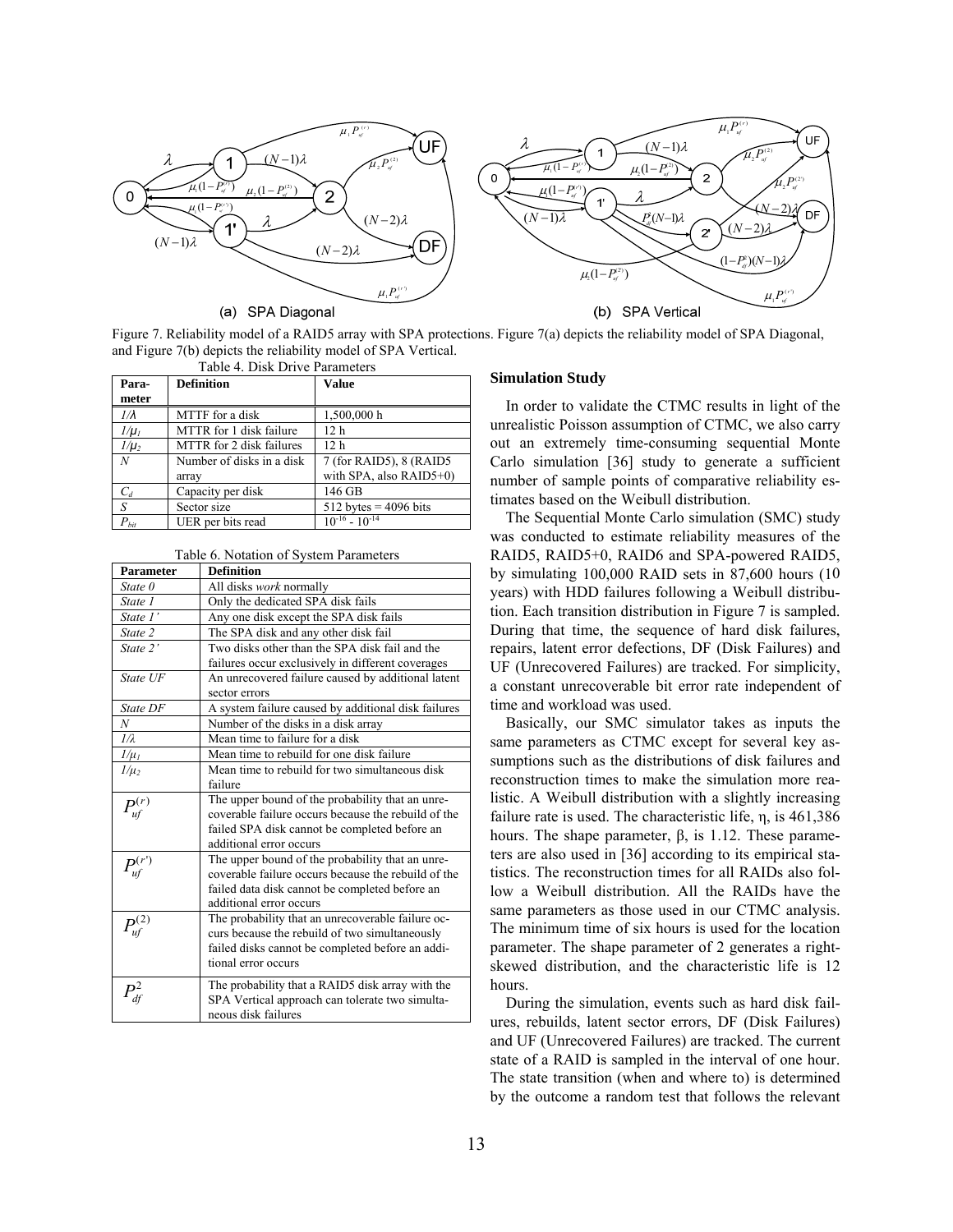stochastic processes (e.g., Weibull distribution for disk failures and repairs, and uniform (spatial and temporal) distribution for sector errors [12, 36].).

#### **Results**

Table 7. Unrecoverable sector error rate  $(10^{-14}, 100,000)$ 

| <b>Types</b>       | <b>DDF</b>     | <b>DUF</b> | Total | Normalized |
|--------------------|----------------|------------|-------|------------|
| RAID <sub>5</sub>  | $\overline{4}$ | 20335      | 20349 |            |
| RAID <sub>50</sub> |                | 10052      | 10058 | 2.02       |
| SPA(D)             |                | 8750       | 8759  | 2.32       |
| <b>SPA(V)</b>      |                | 2498       | 2501  |            |

Table 8. Unrecoverable sector error rate  $(10^{-15}, 100,000)$ 

| <b>Types</b>      | <b>DDF</b> | DUF  | Total | <b>Normalized</b> |
|-------------------|------------|------|-------|-------------------|
| RAID <sub>5</sub> | 18         | 2596 | 2614  |                   |
| RAID50            |            | 1103 | 1110  | 2.35              |
| SPA(D)            |            | 947  | 954   | 2.74              |
|                   |            | 308  | 310   | 8 43              |

Table 9. Unrecoverable sector error rate  $(10^{-16}, 100,000)$ 

| <b>Types</b>       | <b>DDF</b> | DUF | <b>Total</b> | <b>Normalized</b> |  |
|--------------------|------------|-----|--------------|-------------------|--|
| RAID5              |            | 295 | 321          |                   |  |
| RAID <sub>50</sub> |            | 109 | $120^{-1}$   | 2.68              |  |
| SPA(D)             |            | 113 | 117          | 2.74              |  |
| <b>SPA(V</b>       |            | 39  | 42           | 7.64              |  |

Table 10. Comparisons of normalized MTTDLs obtained by SMC and CTMC.

| <b>RAID</b><br><b>MTTDL</b> (Normalized to RAID5) |            |                 |                 |             |                 |             |
|---------------------------------------------------|------------|-----------------|-----------------|-------------|-----------------|-------------|
| <b>Types</b>                                      |            | UER: $10^{-16}$ | UER: $10^{-15}$ |             | $UER: 10^{-14}$ |             |
|                                                   | <b>SMC</b> | <b>CTMC</b>     | <b>SMC</b>      | <b>CTMC</b> | <b>SMC</b>      | <b>CTMC</b> |
| $RAID5+0$                                         | 2.6        | 2.7             | 2.9             | 2.7         | 2.1             | 2.7         |
| SPA(D)                                            | 19         | 2.5             | 3.6             | 3.0         | 2.4             | 3.1         |
| SPA(V)                                            | 3.4        | 3.0             | 7.8             |             | 8.7             |             |

Since both the CTMC model and SMC have shown that MTTDL of RAID6 is four orders of magnitude higher than that of RAID5, RAID5+0 and SPA, it will not be explicitly included in this comparative study.

In Tables 7, 8, and 9, the UER values are  $10^{-16}$ ,  $10^{-15}$ and  $10^{-14}$  respectively. This is because the UERs of the enterprise level, near-line level, and desktop level hard drives are typically  $10^{-16}$ ,  $10^{-15}$ ,  $10^{-14}$  respectively [37]. The table headers of DDF, DUF, Total and Normalized in the first three tables denote the number of Double Disk Failure, the number of Double Unrecoverable Failure, the sum of both failures, and the ratio normalized to RAID5 respectively. Considering the linear relationship between the total number of failures in a of number of failures should have the same value as the normalized ratio of MTTDL for four RAID approaches. In above three cases,  $SPA(D)$  is slightly better than RAID  $5+0$  and SPA(V) consistently outperforms both RAID  $5+0$  and  $SPA(D)$  significantly. Particularly, both  $SPA(D)$  and  $SPA(V)$  exhibit increasingly improved pe rformance with the increase of UER. Table 10 shows large sampling space and MTTDL, the normalized ratio that the reliability results obtained through CTMC and

values normalized to that of RAID5 under the UER values of  $10^{-16}$ ,  $10^{-15}$  and  $10^{-14}$ . It is evident that the SMC based on parameters of Table 4, listing MTTDL relative MTTDL values of the various schemes being compared remain reasonably consistent under both the CTMC and SMC methods, thus validating our use of CTMC to assess the comparative reliability estimates in the context of this paper. In fact, the results further indicate that CTMC tend to generally underestimate the reliability improvement of SPA over RAID5+0, sometimes significantly.

It must be noted that the same reconstruction time is used in our analysis and simulations for all schemes studied. However, since SPA (D) and SPA (V) improve the reconstruction time of both RAID 5 and RAID 5+0, their reliability advantages over the latter two should be more pronounced if taking into account of the reduced reconstruction times.

#### **4.4. Discussions**

Among the relevant approaches to upgrading a RAID5 sy stem with an additional disk, namely, RAID5+0, From the above performance evaluations and reliability analysis, it is clear that all of the schemes have their respective advantages and drawbacks as availability upgrade mechanisms for an on-line RAID5 system. For example, while RAID6 offers the best reliability improvement, it fails to provide the same level of recovery performance offered by SPA. Obviously, detailed availability demands and benefit/cost ratios of the available upgrade approaches must be taken into consideration when choosing an appropriate mechanism. RAID6(R), RAID6(F),  $SPA(D)$ , and  $SPA(V)$ , the first two require data layout reorganization and thus should be excluded from the consideration of on-line availability upgrade. In what follows we provide a guideline for on-line availability upgrade.

1) If system reliability is a top priority and there is no performance-centric SLA constraint, then RAID6(F) is the appropriate choice; otherwise,

2) If reliability is a top priority but there is also a performance-centric SLA constraint, then SPA(V) is the appropriate choice; and finally,

3) If performance during recovery is a top priority, then SPA(D) is the appropriate choice.

It should be noted from Sections 4.2 and 4.3 that SPA can be advantageous in many cases even when data layout reorganization is tolerable during the upgrade.

# **5. Conclusions**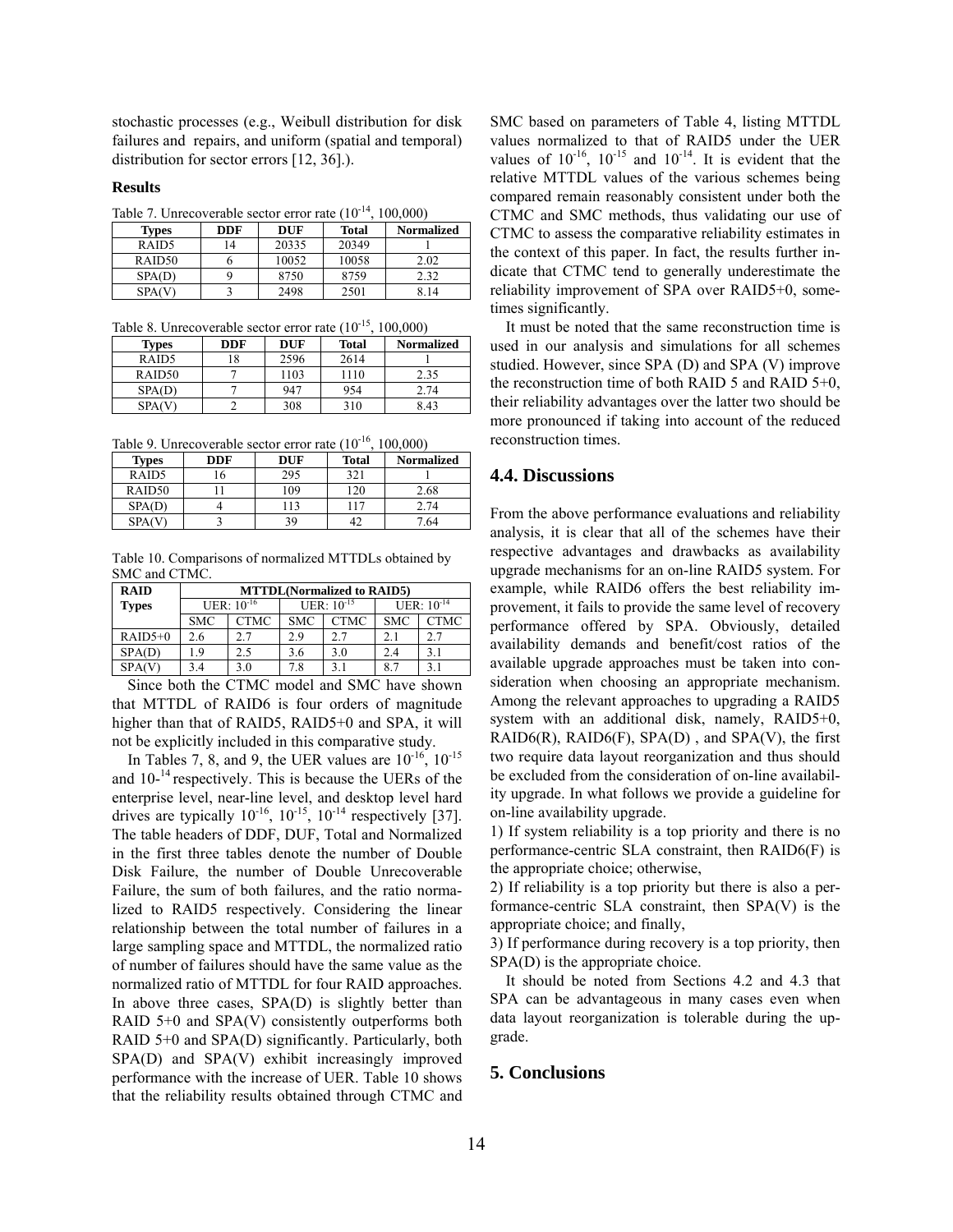In this paper we propose a simple but powerful scheme, Supplementary Parity Augmentation (SPA), to flexibly upgrade the availability of parity-based RAID systems on-line in production environments. The basic idea of SPA is to store and update supplementary parity units goals of improving the reconstruction performance and on the newly augmented spare disk(s) for on-line RAID systems in the operational mode, thus achieving the tolerating multiple disk failures and latent sector errors during recovery.

Our reliability modeling and simulation results demthan RAID5 and RAID5+0. More importantly, we impl ement and integrate our SPA approach into the Disshow that our SPA approach can significantly improve the reconstruction time and response time performance during recovery, with acceptable performance overheads during the operational mode. onstrate that SPA can achieve higher system reliability kSim simulator to study SPA's performance improvement and overhead. The trace-driven simulation results

SPA provides a new and effective solution for today's data centers to upgrade storage system availability, for improved performance under recovery and enhanced failure tolerance. As an on-going research project, SPA, along with its various potential extensions, has a rich design and implementation space to be further explored and prototyped.

#### **References**

- [1]. David A. Patterson, Garth Gibson, and Randy H. Katz. A Case for Redundant Arrays of Inexpensive Disks (RAID). In *SIGMOD '88*, June 1988.
- [2]. Ripal Nathuji, Canturk Isci, and Eugene Gorbatov. Exploiting Platform Heterogeneity for Power Efficient Data Centers. In *ICAC '07*, Jacksonville, FL, June 2007.
- PPoPP '05, Chicago, IL, June 2005. [3]. Taliver Heath, Bruno Diniz, Enrique V. Carrera, Wagner Meira Jr., and Ricardo Bianchini. Energy Conservation in Heterogeneous Server Clusters. In
- [4]. Enterprise-class RAID functions: What they are and when to use them. http://searchstorage.techtarget.com/tip/1,289483,sid5 \_gci996811,00.html
- [5]. Bianca Schroeder and Garth A. Gibson. Disk Failures in the Real World: What Does an MTTF of 1,000,000 Hours Mean to You? In *FAST '07*, San Jose, CA, February 2007.
- [6]. Eduardo Pinheiro, Wolf-Dietrich Weber, and Luiz Andre Barroso. Failure Trends in a Large Disk Drive 1997. Population. In *FAST '07*, San Jose, CA, February 2007.
- [7]. Weihang Jiang, Chongfeng Hu, Yuanyuan Zhou, and Arkady Kanevsky. Are Disks the Dominant Contributor for Storage Failures? A Comprehensive Study

of Storage Subsystem Failure Characteristics. In *FAST '08*, San Jose, CA, February 2008.

- Shankar Pasupathy, and Jiri Schindler. An Analysis <sup>1</sup>
units of Latent Sector Errors in Disk Drives. In *SIGME TRICS '07*, San Diego, CA, June 2007. [8]. Lakshmi N. Bairavasundaram, Garth R. Goodson,
	- [9]. John L. Hennessy and David A. Patterson. *Computer Architecture: A Quantitative Approach, 4<sup>th</sup> Edition.* Morgan Kaufman Publishers, 2006.
	- [10]. M. Holland, G. Gibson, and D. Siewiorek. Fast, On-Line Failure Recovery in Redundant Disk Arrays. In *FTCS '93*, 1993.
	- [11]. Thomas Schwarz, Qin Xin, Ethan L. Miller, Darrell D. E. Long, Andy Hospodor, and Spencer Ng. Disk *MASCOTS '04*, October 2004. Scrubbing in Large Archival Storage Systems, In
	- , [12]. Ajay Dholakia, Evangelos Eleftheriou, Xiao-Yu Hu Reliability RAID Storage Systems in the Presence of Ilias Iliadis, Jai Menon, and KK Rao. Analysis of a New Intra-Disk Redundancy Scheme for High-Unrecoverable Errors. *ACM Transaction on Storage*, Vol. 4, No. 1, May 2008
	- Redundancy for High-Reliability RAID Storage Sys-[13]. Ilias Iliadis, Robert Haas, Xiao-Yu Hu , and Evangelos Eleftheriou. Disk Scrubbing Versus Intra-Disk tems. In *SIGMETRICS '08*, Annapolis, MD, June 2008.
	- [14]. Dave Anderson and Willis Whittington. Hard Drives: Today & Tomorrow. Tutorial in *FAST '07*, San Jose, CA, February 2007.
	- I Andy Wang. PARAID: A Gear-Shifting Power-[15]. Charles Weddle, Mathew Oldham, Jin Qian, and An-Aware RAID. In *FAST '07*, San Jose, CA, February 2007.
	- [16]. Dushyanth Narayanan, Austin Donnelly, and Antony Rowstron. Write Off-Loading: Practical Power Management for Enterprise Storage. In *FAST '08*, San Jose, CA, February, 2008.
	- [17]. Richard Golding, Peter Bosch, Carl Staelin, Tim Sullivan, and John Wilkes. Idleness is not sloth. In *USENIX '95*, 1995.
	- [18]. Alma Riska, and Erik Riedel. Idle Read After Write - IRAW. In *USENIX '08*, Boston, MA, June 2008.
	- Riedel. Enhancing Data Availability through Back-[19]. Ningfang Mi, Alma Riska, Evgenia Smirni, and Erik ground Activities. In *DSN '08*, Anchorage, AK, June 2008.
	- *7*, Terascale Parallel Computing. Keynote in *ICPP '0* Xi'an, China, September 2007. [20]. Garth A. Gibson. Reflections on Failure in Post-
	- *xperience*, 27(9), September *ware -- Practice & E* [21]. James S. Plank. A Tutorial on Reed-Solomon Coding for Fault-Tolerance in RAID-like Systems, *Soft-*
	- [22]. M. Blaum, J. Brady, J. Bruck, and J. Menon. EVEdisk failures in RAID architectures. In *ISCA '94*, 1994. NODD: An efficient scheme for tolerating double